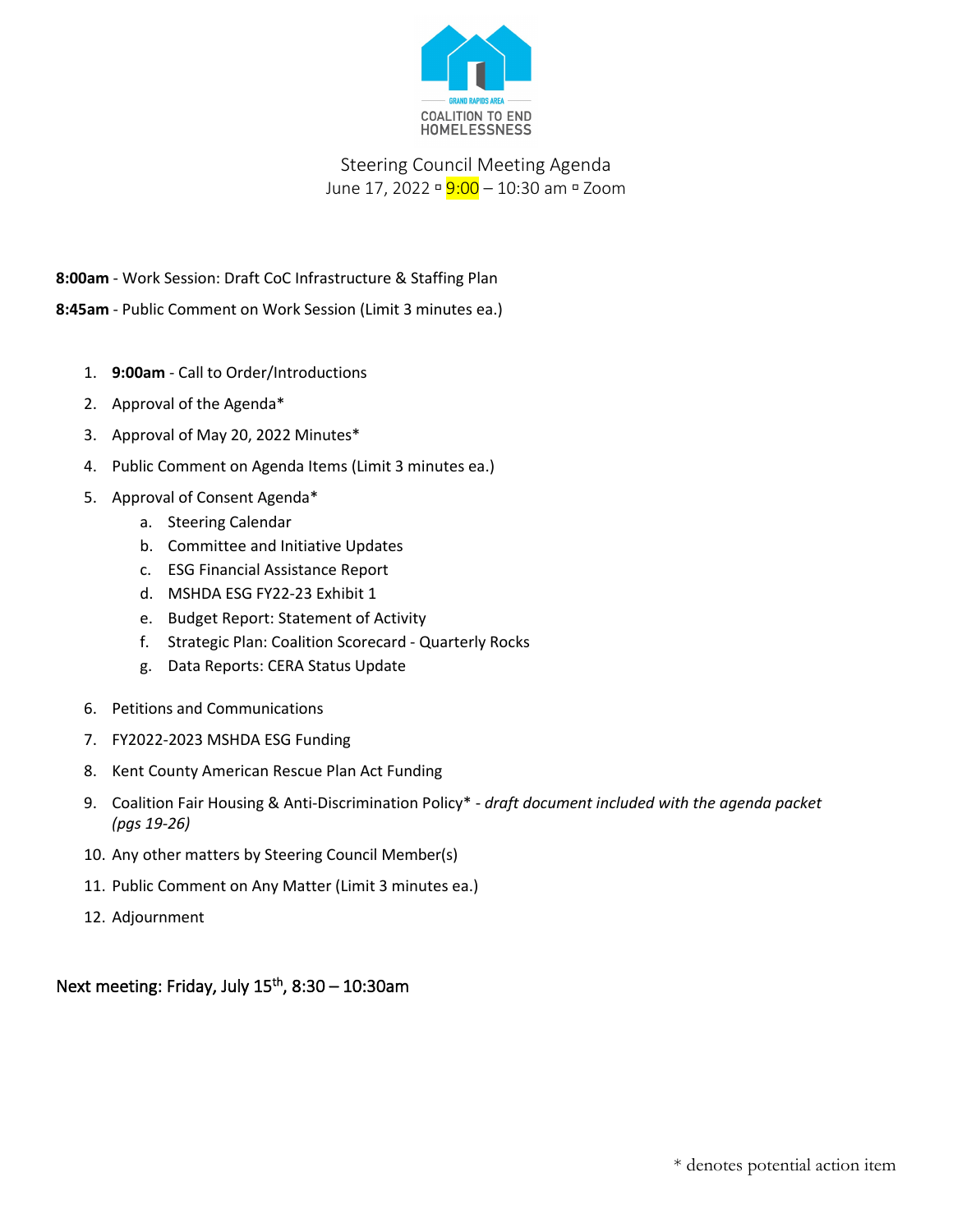

| Facilitator:              | Lauren VanKeulen                                                            |                 |                                                                              |  |  |  |  |
|---------------------------|-----------------------------------------------------------------------------|-----------------|------------------------------------------------------------------------------|--|--|--|--|
| <b>Meeting Attendees:</b> | Steering members present: Lauren VanKeulen, Tom Cottrell, Holly Wilson,     |                 |                                                                              |  |  |  |  |
|                           | Rebecca Rynbrandt, Victoria Sluga, Susan Cervantes, Tammy Britton, Karen    |                 |                                                                              |  |  |  |  |
|                           |                                                                             |                 | Tjapkes, Ryan VerWys, Jose Salinas, Cheryl Schuch, Elizabeth Stoddard, Wanda |  |  |  |  |
|                           | Couch, Fran Dalton, Victoria Arnold, Alonda Trammell                        |                 |                                                                              |  |  |  |  |
|                           | Steering members absent with notification: Casey Gordon, Adrienne Goodstal, |                 |                                                                              |  |  |  |  |
|                           | <b>Mark Contreras</b>                                                       |                 |                                                                              |  |  |  |  |
|                           | Steering members absent without notification: Nelson Soto                   |                 |                                                                              |  |  |  |  |
|                           | <b>Community Members: Wende Randall (Essential Needs Task Force)</b>        |                 |                                                                              |  |  |  |  |
|                           | Staff: Courtney Myers-Keaton, Brianne Robach                                |                 |                                                                              |  |  |  |  |
| Time Convened:            | 8:31am                                                                      | Time Adjourned: | $10:45$ am                                                                   |  |  |  |  |

| <b>Approval of Agenda</b>                |                                                                                                      |                       |                      |  |  |  |  |
|------------------------------------------|------------------------------------------------------------------------------------------------------|-----------------------|----------------------|--|--|--|--|
| Motion by:                               | <b>Tom Cottrell</b>                                                                                  | Support from:         | Cheryl Schuch        |  |  |  |  |
| <b>Discussion</b>                        |                                                                                                      |                       |                      |  |  |  |  |
| Amendments                               | None                                                                                                 |                       |                      |  |  |  |  |
| Conclusion                               | All in favor, motion passes.                                                                         |                       |                      |  |  |  |  |
| <b>Approval of Minutes</b>               |                                                                                                      | <b>April 22, 2022</b> |                      |  |  |  |  |
| Motion by:                               | <b>Holly Wilson</b>                                                                                  | Support from:         | <b>Tom Cottrell</b>  |  |  |  |  |
| <b>Discussion</b>                        |                                                                                                      |                       |                      |  |  |  |  |
| Amendments                               | None                                                                                                 |                       |                      |  |  |  |  |
| Conclusion                               | All in favor, motion passes.                                                                         |                       |                      |  |  |  |  |
| <b>Public Comment on Any Agenda Item</b> |                                                                                                      |                       |                      |  |  |  |  |
| <b>Discussion</b>                        |                                                                                                      |                       |                      |  |  |  |  |
| None                                     |                                                                                                      |                       |                      |  |  |  |  |
| <b>Approval of Consent Agenda</b>        |                                                                                                      |                       |                      |  |  |  |  |
| Motion by:                               | Cheryl Schuch                                                                                        | Support from:         | <b>Tammy Britton</b> |  |  |  |  |
| <b>Discussion</b>                        | None                                                                                                 |                       |                      |  |  |  |  |
| Amendments                               |                                                                                                      |                       |                      |  |  |  |  |
| Conclusion                               | All in favor, motion passes.                                                                         |                       |                      |  |  |  |  |
| <b>Petitions and Communications</b>      |                                                                                                      |                       |                      |  |  |  |  |
| <b>Discussion</b>                        |                                                                                                      |                       |                      |  |  |  |  |
| None                                     |                                                                                                      |                       |                      |  |  |  |  |
| <b>FY23 Coalition Budget</b>             |                                                                                                      |                       |                      |  |  |  |  |
| <b>Discussion</b>                        |                                                                                                      |                       |                      |  |  |  |  |
|                                          | Courtney presented the budget that was presented to Heart of West Michigan United Way's              |                       |                      |  |  |  |  |
|                                          | (HWMUW) board. She indicated that it is subject to change if infrastructure changes (to be discussed |                       |                      |  |  |  |  |
|                                          | later in the agenda) are implemented. There are a few areas of note:                                 |                       |                      |  |  |  |  |

- Funding is available to support a Program Manager and a part-time Administrative Assistant.
- If the HMIS grant is transferred to HWMUW, the line-item amount will change slightly. Some funds will go to HWMUW for administration and HMIS licenses. The remainder will continue to support staffing (currently contracted).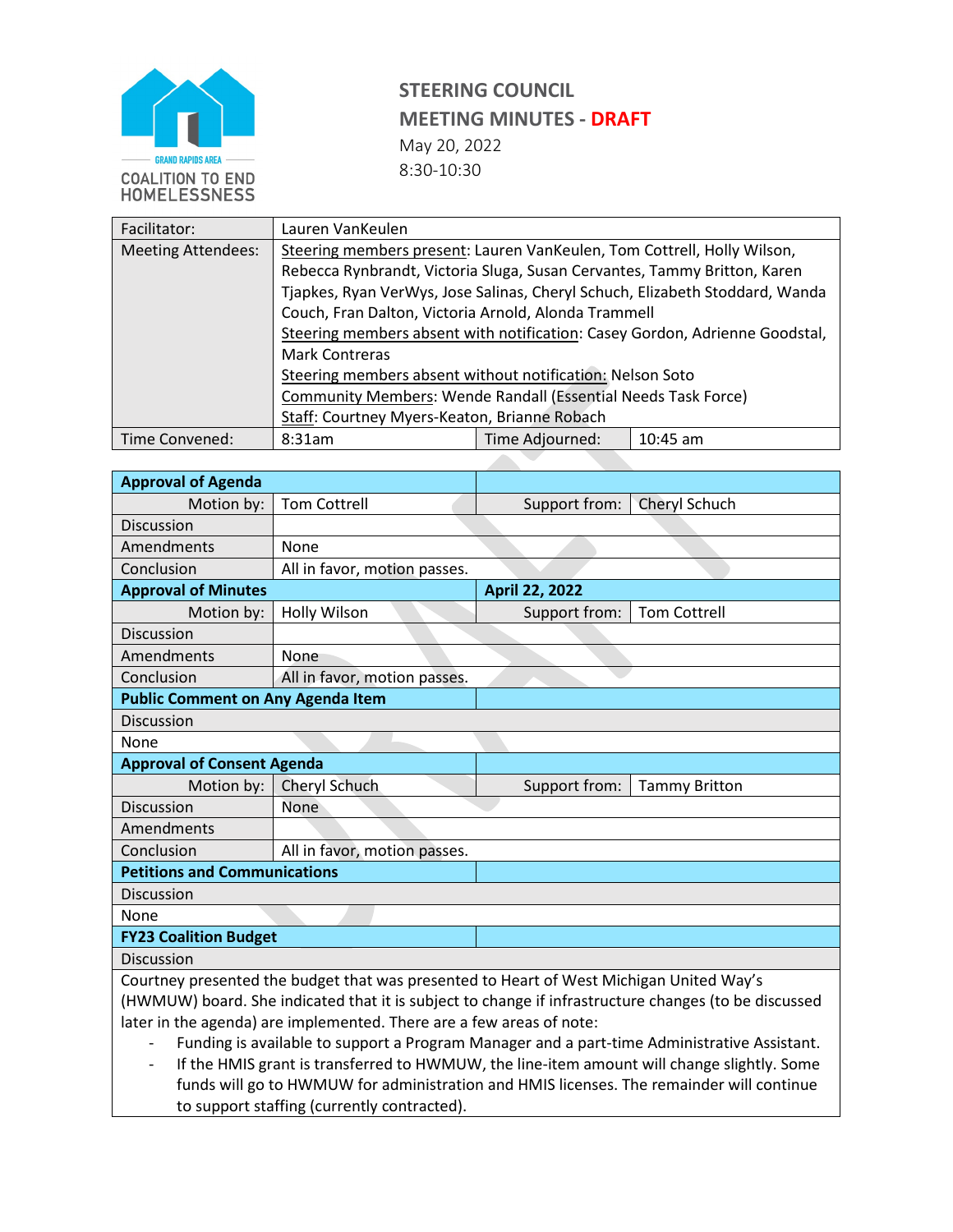

- Built-in projections include increases HUD Planning amounts each year and cost of living for staff.
- Kent County CDBG is this budget but has not yet been awarded.
- Match from HWMUW but will be reducing over the next 3 years. Conversations around match sources are occurring.

Courtney noted that Steering Council would typically approve this budget but recommends waiting for approval as changes would be made if there are infrastructure changes. Agreement to wait.

| <b>Action Items</b>              |  | Person Responsible |  | Deadline |
|----------------------------------|--|--------------------|--|----------|
|                                  |  |                    |  |          |
| <b>FY22-23 MSHDA ESG Funding</b> |  |                    |  |          |

Discussion

The Michigan State Housing Development Authority (MSHDA) recently released the timeline for their 2022-2023 funding. They anticipate allocation amounts will be released in June. Communities are asked to submit Exhibit 1 by June 17<sup>th</sup> instead of after the application submission which has been practice in past years. Courtney proposed creating an ESG Exhibit 1 workgroup to review the draft document and provide comments. The draft would also be posted publicly for comment. Members interested in serving on the review team should contact Courtney.

Courtney overviewed application questions and thinks the Coalition is well-positioned to answer questions. There are a few new required attachments including a racial demographics report and Anti-Discrimination and Fair Housing Policies which were in progress when Exhibit 1 was released. Written service standards for Rapid Re-Housing (RRH), Emergency Shelter (ES), Prevention, and Street Outreach (SO) are also required. RRH standards are already in place as is a SO policy that functions as service standards. The policy was not adopted by Steering, and Courtney does not think adoption is needed. Standards for ES and prevention are not currently in place and will need to be developed. Courtney plans to ask draft policies are allowable for the submission given the short time between the release of Exhibit 1 and its due date.

Courtney indicated that funding priorities for the allocation will need to be determined so the Coalition can begin a Request for Qualifications (RFQ) process to allocate the funds. One area that has been mentioned is increasing funds for SO. An SO lead agency could also be considered to support all populations, ensure fidelity to SO policies, and share expectations with new providers. Courtney anticipates discussion around funding priorities would occur the June  $17<sup>th</sup>$  meeting.

| <b>Action Items</b>          |                                                                                                                                                                                                                                                                                                                     | Person Responsible | Deadline |  |
|------------------------------|---------------------------------------------------------------------------------------------------------------------------------------------------------------------------------------------------------------------------------------------------------------------------------------------------------------------|--------------------|----------|--|
|                              |                                                                                                                                                                                                                                                                                                                     |                    |          |  |
| <b>Funding Appeal Policy</b> |                                                                                                                                                                                                                                                                                                                     |                    |          |  |
| <b>Discussion</b>            |                                                                                                                                                                                                                                                                                                                     |                    |          |  |
|                              | Brianne shared that work has been done to update the Coalition's Funding Appeals Policy and Process<br>over the last few months as the previous process was interim. A draft of an updated Funding Appeal<br>Policy and Process was included in the agenda packet; Steering Council is asked to approve the policy. |                    |          |  |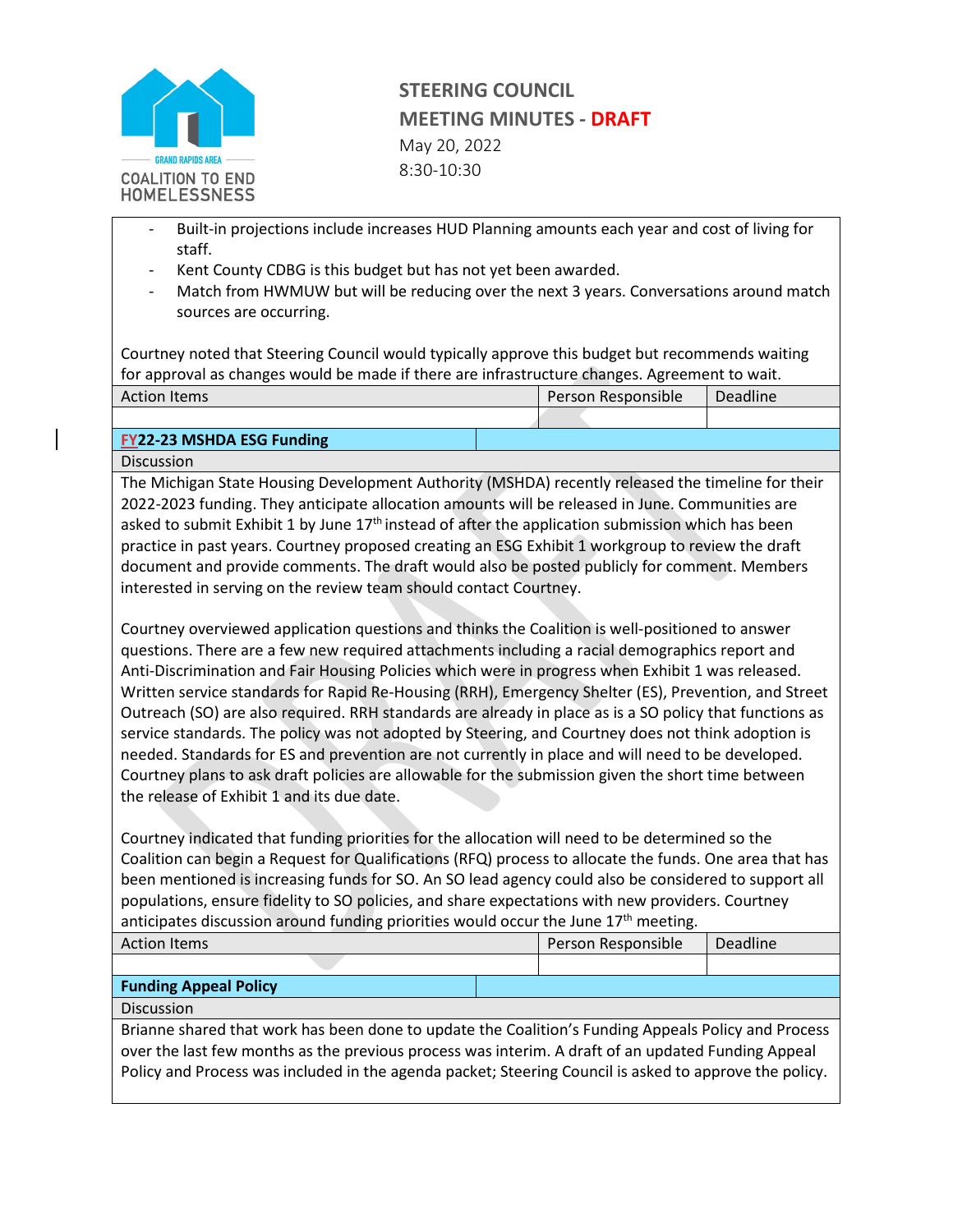

MOTION to approve the Funding Appeal Policy and Process as presented by Tammy. SECOND from Elizabeth. Conversation around whether to include information on the mechanics of requesting an appeal. Tom feels this would ensure applicants are aware they can access information on how a Funding Review Committee decision was made. Elizabeth noted access to information would be helpful as appeals must include reasoning and any evidence. In practice, applicants can contact Coalition staff to receive feedback on funding decisions. Rebecca proposed clarity in the RFQ around the appeals process. Text will be added in the Appeals Process and Timeline section of the policy indicating that appeals shall be submitted "as outlined in the RFQ". Victoria Sluga appreciates the increased transparency and ability of agencies to incorporate feedback in future applications. **MOTION to approve the Funding Appeal Policy as amended with a general appeals process statement by Tammy. SECOND from Elizabeth. All in favor, motion passes.** 

(Wanda Couch left the meeting)

| ້                                    |                           |          |  |
|--------------------------------------|---------------------------|----------|--|
| <b>Action Items</b>                  | <b>Person Responsible</b> | Deadline |  |
|                                      |                           |          |  |
| <b>Funding Process Review Update</b> |                           |          |  |

Discussion

Courtney shared that there have been conversations around the funding process for the CoC Program Competition. Staff have been researching processes and metrics used by other communities and have developed draft scoring categories for renewal applications. Funding Review Committee (FRC) has reviewed the updated scoring criteria and an initial draft will be shared with providers for feedback. It can also be provided to Steering with a copy of last year's scorecard for reference. Another process change that is being considered is inviting providers to present renewal projects to FRC.

Lauren asked if process changes would impact reallocation. Courtney noted that FRC has discussed creating a threshold below which discussion about reallocation is warranted. The Coalition allocated a significant among of funding in 2015 which was ahead of many communities so reallocation would be considered based on project performance and community needs. She also noted that this coming year could serve as a bridge to prepare providers to shift to a threshold for reallocation.

Tom stated that COVID-19 and relief funds will impact on project outputs. Courtney indicated that this year's process will likely assume that all providers were impacted similarly. She also indicated that scoring criteria will be reviewed annually to ensure alignment with HUD and community priorities.

| <b>Action Items</b>                                                                                 |  | Person Responsible | <b>Deadline</b> |  |
|-----------------------------------------------------------------------------------------------------|--|--------------------|-----------------|--|
|                                                                                                     |  |                    |                 |  |
| <b>CoC Application Review Update</b>                                                                |  |                    |                 |  |
| <b>Discussion</b>                                                                                   |  |                    |                 |  |
| A small group met yesterday to discuss the FY21 CoC Application and review the debrief provided by  |  |                    |                 |  |
| HUD. Discussion included next steps to prepare for this year's application. Attendees suggested the |  |                    |                 |  |
| application process is structured in a way that pulls in expertise from community organizations.    |  |                    |                 |  |
| Carutaan thisha this ang ha mat thuarak a CeC Anglication maghanary pagparaikle for proportion for  |  |                    |                 |  |

Courtney thinks this can be met through a CoC Application workgroup responsible for preparing for the next application and moving work forward. The group would be open to Coalition members. Contact staff if you are interested.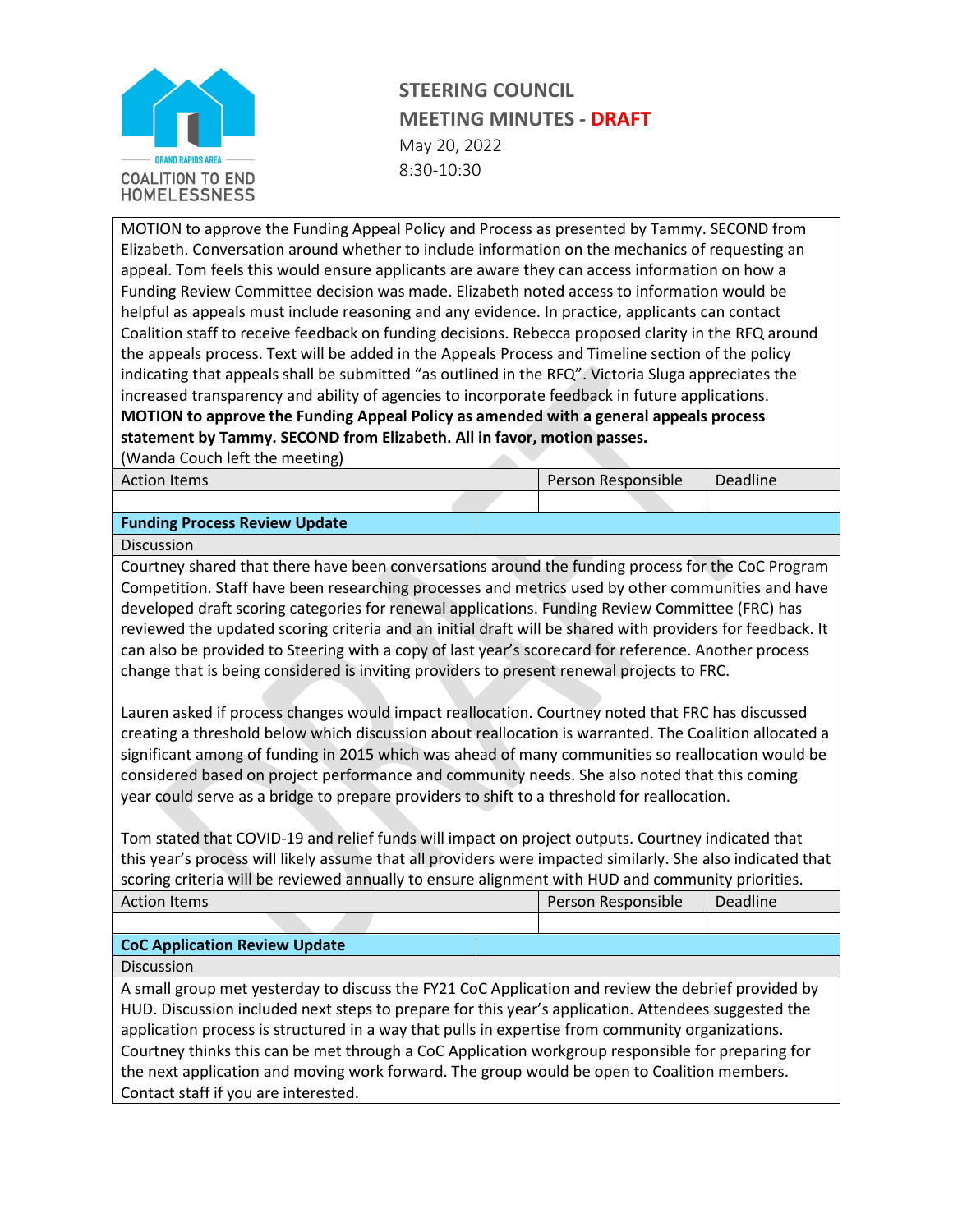

Courtney overviewed CoC Program Competition Debriefing from HUD. The document can be provided to Steering. Sizable points were lost due to a decrease in RRH beds in the 2021 Housing Inventory Count. The decrease is likely due to impacts of the pandemic and stagnation in the market as RRH funding did not decrease in 2021 and 2022 numbers are similar to 2020 bed numbers. Cheryl feels clarity on the reasons behind the decrease will be important to plan for future years. Courtney plans to reach out to RRH providers to discuss this further. A few points were also lost in the section around bed coverage. Since then, an additional provider has begun to enter data into HMIS which may help improve this coming year's score. However, local VASH vouchers are administered across multiple counties which makes it difficult to enter data into HMIS thus impacting the bed coverage score. This has been a concern locally and by CoCs across the country in previous rounds. (Jose left the meeting)

Cheryl asked if work with FUSE and the GRACE network can be leveraged to help the Coalition gain bonus points in the upcoming round. Courtney anticipates last year's bonus points will become scored questions in this year's round.

| <b>Action Items</b> | Person Responsible |  | <b>Deadline</b> |  |
|---------------------|--------------------|--|-----------------|--|
|                     |                    |  |                 |  |

## **YHDP Update**

Discussion

Courtney shared that the Youth Homelessness Demonstration Project (YHDP) application is due June 28<sup>th</sup>. The YHDP is an opportunity for communities to demonstrate how well they are poised to create a coordinated plan to address youth homelessness. She is hopeful the community will be funded this round. Youth providers have convened to help with application including conducting a youth needs assessment, a provider survey, and weekly meetings to discuss action steps for a strong application.

Cheryl asked if other CoCs who received funding could support and advise on the application. Courtney welcomed connections. The committee has met with Traverse City in the past though their experience was much different as they are a rural community. Detroit was also recently selected for funding and has shared that hiring a grant writer was beneficial to their application. If interested in reviewing the application, contact staff.

Lauren noted that the application period has historically included a process to select a lead agency. This year, the Coalition will not undergo this process to submit the application.

| <b>Action Items</b>                                                                                                                                                                                                                                                                                                                                                                                       |  | Person Responsible | Deadline |  |
|-----------------------------------------------------------------------------------------------------------------------------------------------------------------------------------------------------------------------------------------------------------------------------------------------------------------------------------------------------------------------------------------------------------|--|--------------------|----------|--|
|                                                                                                                                                                                                                                                                                                                                                                                                           |  |                    |          |  |
| <b>Draft CoC Infrastructure &amp; Staffing Plan</b>                                                                                                                                                                                                                                                                                                                                                       |  |                    |          |  |
| Discussion                                                                                                                                                                                                                                                                                                                                                                                                |  |                    |          |  |
| Courtney shared that there have ongoing conversations around the need to increase Coalition<br>staffing. The core responsibilities of the Coalition as a Continuum of Care (CoC) consist of design and<br>operation of a Homeless Management Information System (HMIS), governance and structure, system<br>ops and planning, preparing the CoC Application, and implementation of Coordinated Entry (CE) |  |                    |          |  |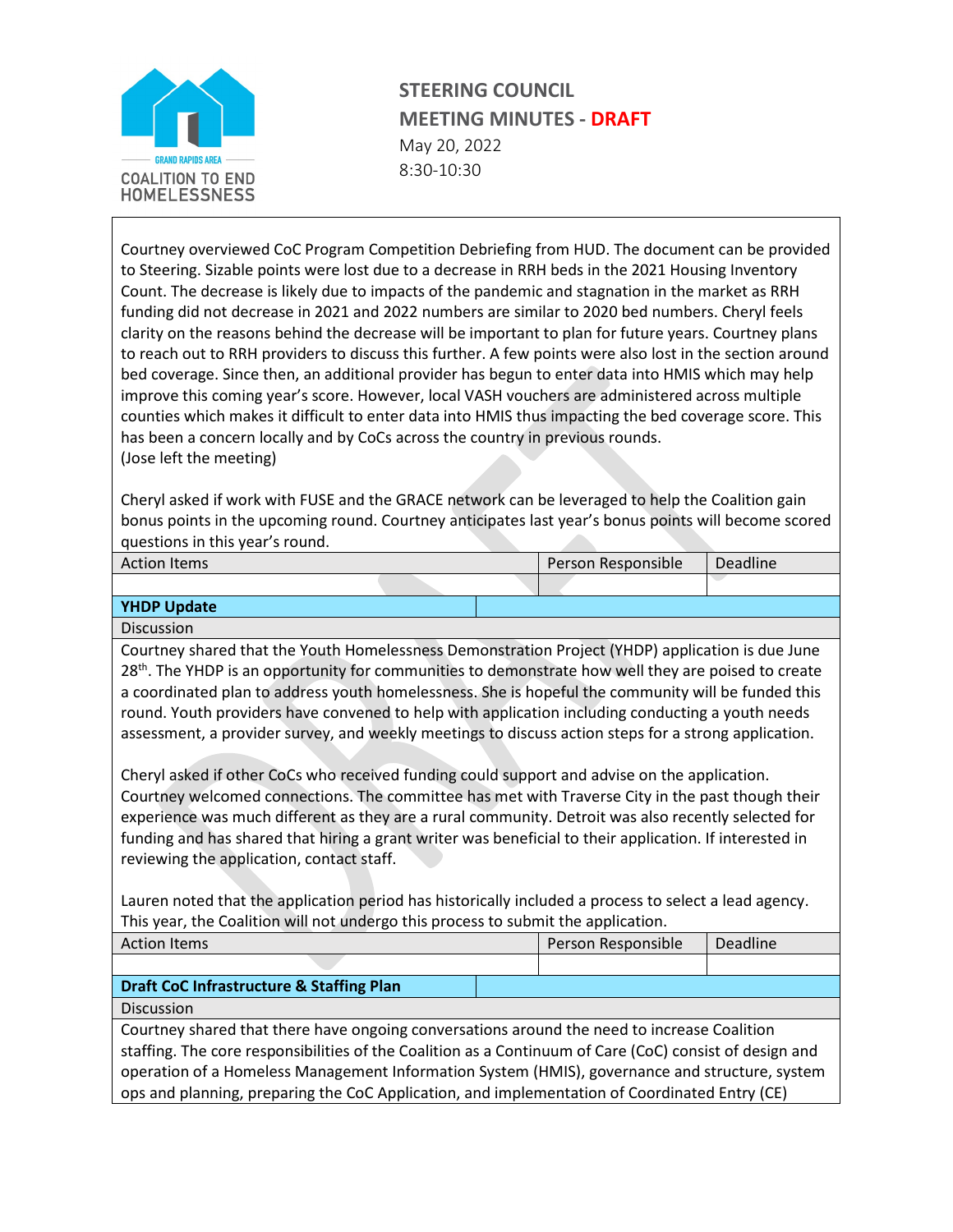

processes. She presented a draft infrastructure and staffing plan developed with community stakeholders that increases staffing and addresses these responsibilities:

- Currently, HMIS administration and support are provided by contract. Feedback from providers suggests this capacity is not fully meeting needs. As such, the proposed infrastructure includes a full-time system administrator and help desk specialist.
- The Salvation Army (TSA) is currently the CE lead agency and staff have done a great job in this role. With process changes being made, it may no longer make sense to have all CE staff in a centralized location. The proposed infrastructure addresses these changes and the need for coordination, facilitation, and leadership of CE processes by creating a full-time CE Manager position at the Coalition. Need for a CE Coordinator under the CE Manager has been discussed but not determined. Under the proposed structure, TSA would no longer be the CE lead agency.
- The structure also includes current positions CoC Director, Program Manager, and a full-time Administrative Assistant (increased from part-time in the current budget). A Data Analyst to incorporate data and storytelling is also included. Funds have been lightly committed for this position but not secured.
- Overall, the proposed infrastructure includes up to 7 FTE staff.
- The proposed funding for this infrastructure has two components. One is shifting the HUD HMIS grant from TSA to HWUMW as HWMUW already fulfills the responsibilities of grant via MOU. The second and larger shift is shifting CE grants from TSA to HWMUW to provide the proposed staffing. An RFP to support components of CE processes would be released for use of the remaining funds.
- The benefits of the proposed structure include a high-functioning and sustainable CoC structure, alignment with the strategic plan, addressing needs for complex data analytics, and ability to meet CE requirements.
- There are several assumptions built into the proposed infrastructure: Coalition staff do not provide direct services, TSA no longer houses an outreach specialist position, TSA will continue to hold prevention funds and can help with coordination of these funds, Coalition staff will manage the functions of a HARA as defined by MSHDA (unless contracted to a different agency).

Lauren shared that she has been working with Courtney and Executive Committee to draft this infrastructure which also has full support from HWMUW and TSA leadership. The proposed infrastructure is about creating a cohesive system to meet needs and not about taking anything from TSA. She thinks it will address piecemealing which can lead to reduced efficacy and resolve concerns with understaffing. Plus, many CoCs across the country follow a similar structure.

Victoria Sluga agreed that a more robust Coalition staffing structure is needed and suggested listing street outreach as avenue for CE access. She asked where collective communication and grant management would fall in the proposed structure. Courtney indicated that these would be under the director (with opportunity to contract) and program manager, respectively.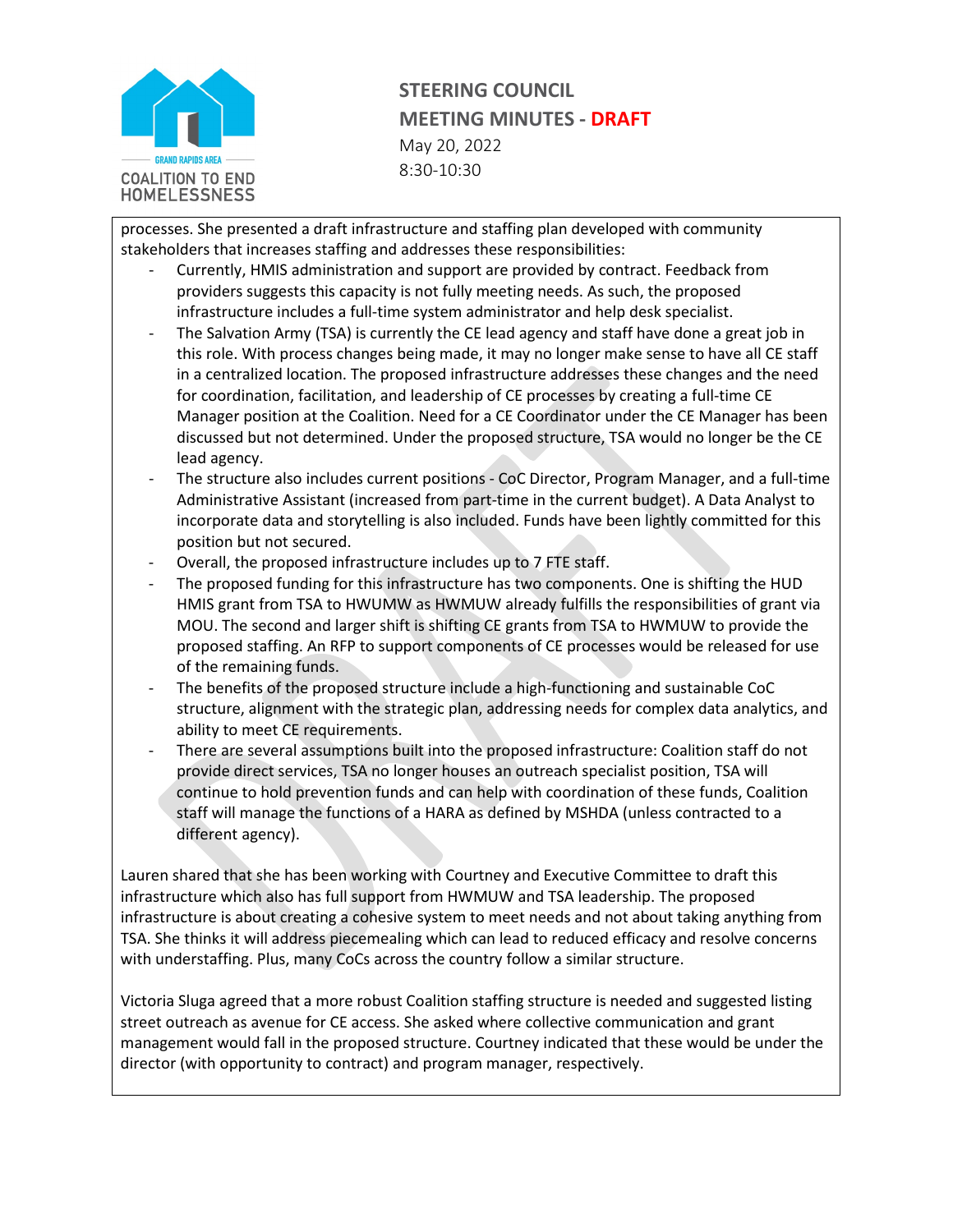

Fran asked about TSA's current and future roles and a needs assessment. Courtney indicated that the proposal brings some positions currently housed at TSA to the Coalition. The shift towards Community Housing Connect (CHC) 2.0 is also anticipated to fill in gaps. She has discussed future roles with TSA though this has not been fully flushed out yet. Victoria Arnold indicated that if TSA were to decrease staff, this could limit individuals available via phone and in person. Lauren indicated that this initial draft was informed by evaluating community needs. Courtney indicated she is continuing to ensure nothing is lost in the proposed structure. Fran suggested developing an intersectional graph showing current and future states.

Cheryl thinks the proposed infrastructure will bring significantly more capacity and more efficient use of funding as it brings coordination to the community level instead of the provider level. She noted that CHC 2.0 will need infrastructure and facilitation for implementation which this proposal provides. She advocated that funding for communications remains on the Coalition's radar even though it cannot be funded through this infrastructure. She also agreed that increased staff capacity around data and HMIS is needed. Lauren agreed that increased facilitation capacity will be beneficial in the move towards CHC 2.0 with Solutions Specialists at different agencies instead of a centralized system. (Tom leave)

Ryan encouraged awareness to unintentional outcomes as decentralizing may require more pass off between agencies which can increase subjectivity and variation. Cheryl indicated that this is currently a risk without the structure to centralize coordination. Courtney thinks this proposed structure will bring back some centralization.

(Cheryl leave)

Lauren asked about the best next steps in bringing this to the full Coalition. She thinks moving this forward at the June Steering Council meeting would be important. Rebecca asked about engagement with the full Coalition membership. The proposal could be brought to the June membership meeting for final approval, if recommended by Steering Council. Rebecca suggested starting the June Steering Council meeting early to hold a public information session. This would leverage existing meetings and help Steering to hear public comments. The public can also hear Steering conversation prior to a vote at the general membership meeting.

(Holly and Fran leave)

Lauren encouraged members to think through the proposal and ask questions ahead of the June meeting.

| <b>Action Items</b>                                | Person Responsible | <b>Deadline</b> |
|----------------------------------------------------|--------------------|-----------------|
|                                                    |                    |                 |
| <b>Other Matters from Steering Council members</b> |                    |                 |
| Discussion                                         |                    |                 |
| None.                                              |                    |                 |
| <b>Public Comment on Any Item</b>                  |                    |                 |
| <b>Discussion</b>                                  |                    |                 |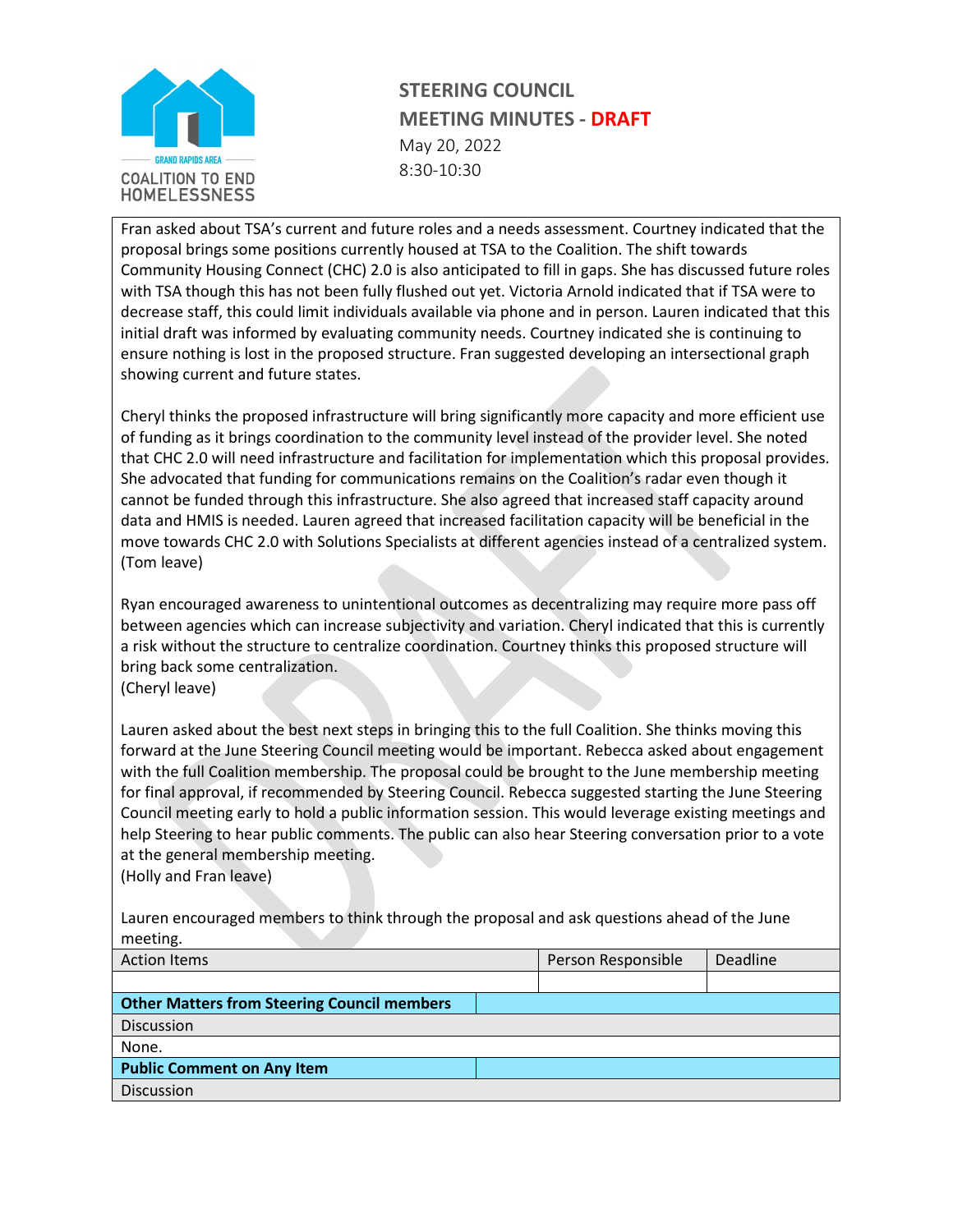

None. **Adjourn**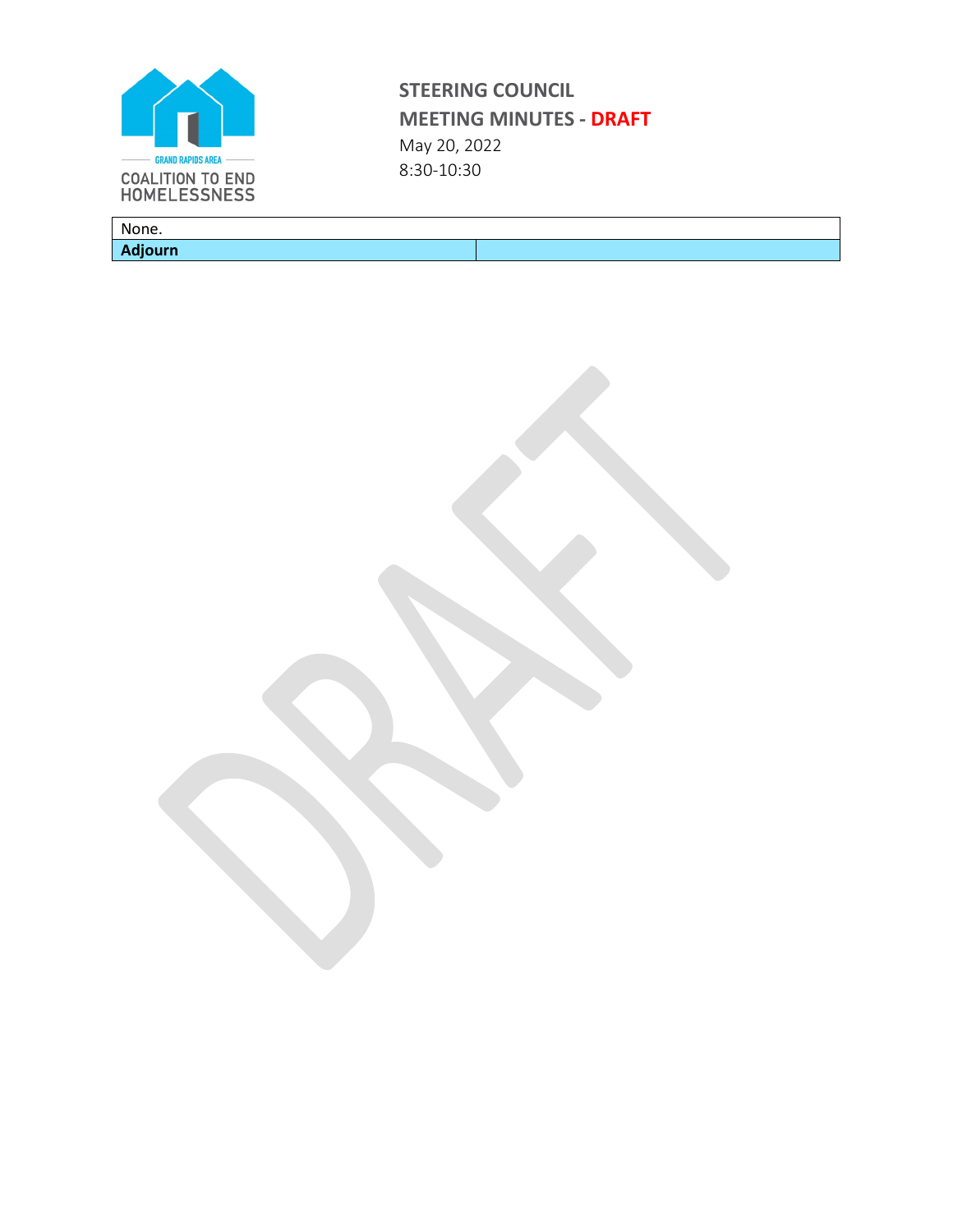

# GRAND RAPIDS/WYOMING/KENT COUNTY STEERING COUNCIL ANNUAL CALENDAR Updated November 2021

### **January**

Steering Council Orientation Executive Officer Elections Point in Time Count Draft Budget Presentation Steering Council Annual Conflict of Interest Forms Completed Strategic Plan: Review of Q4 Rocks and Introduction of Q1 Rocks

#### **February**

City of Grand Rapids Emergency Solutions Grant Application Reallocation Discussion Budget Approval

## **March**

Data Quality Committee Report CoC and ESG Mid-Term Monitoring

## **April**

LIHTC Developer Presentations to Steering (October Round) Point in Time Count Submitted to HUD Budget Review Strategic Plan: Review of Q1 Rocks and Introduction of Q2 Rocks

**May** Nominating Committee forms

## **June**

Steering Council Funding Process Review Governance Charter Recommended Changes to CoC membership Open Call for New CoC Members PIT Data Released

# **July**

NAEH Annual Conference Strategic Plan: Review of Q2 Rocks and Introduction of Q3 Rocks

## **August**

HUD CoC Program Funding Vote (Anticipated) System Performance Measures Reported to CoC CoC, Fiduciary, HARA MOU for ESG Execution

## **September**

MSHDA Emergency Solutions Grant Application HUD CoC Program Application Due (Anticipated) PIT Planning Begins

## **October**

LIHTC Developer Presentations to Steering (April Round) Governance Charter Review, including Fiduciary MOU Strategic Plan: Review of Q3 Rocks and Introduction of Q4 Rocks

**November** Staff Evaluations Initiated by Fiduciary

## **December**

Steering Council elections (at CoC meeting) Staff Evaluations Concluded by Fiduciary Budget Preparation Begins Strategic Plan: Review & Update Annual **Priorities**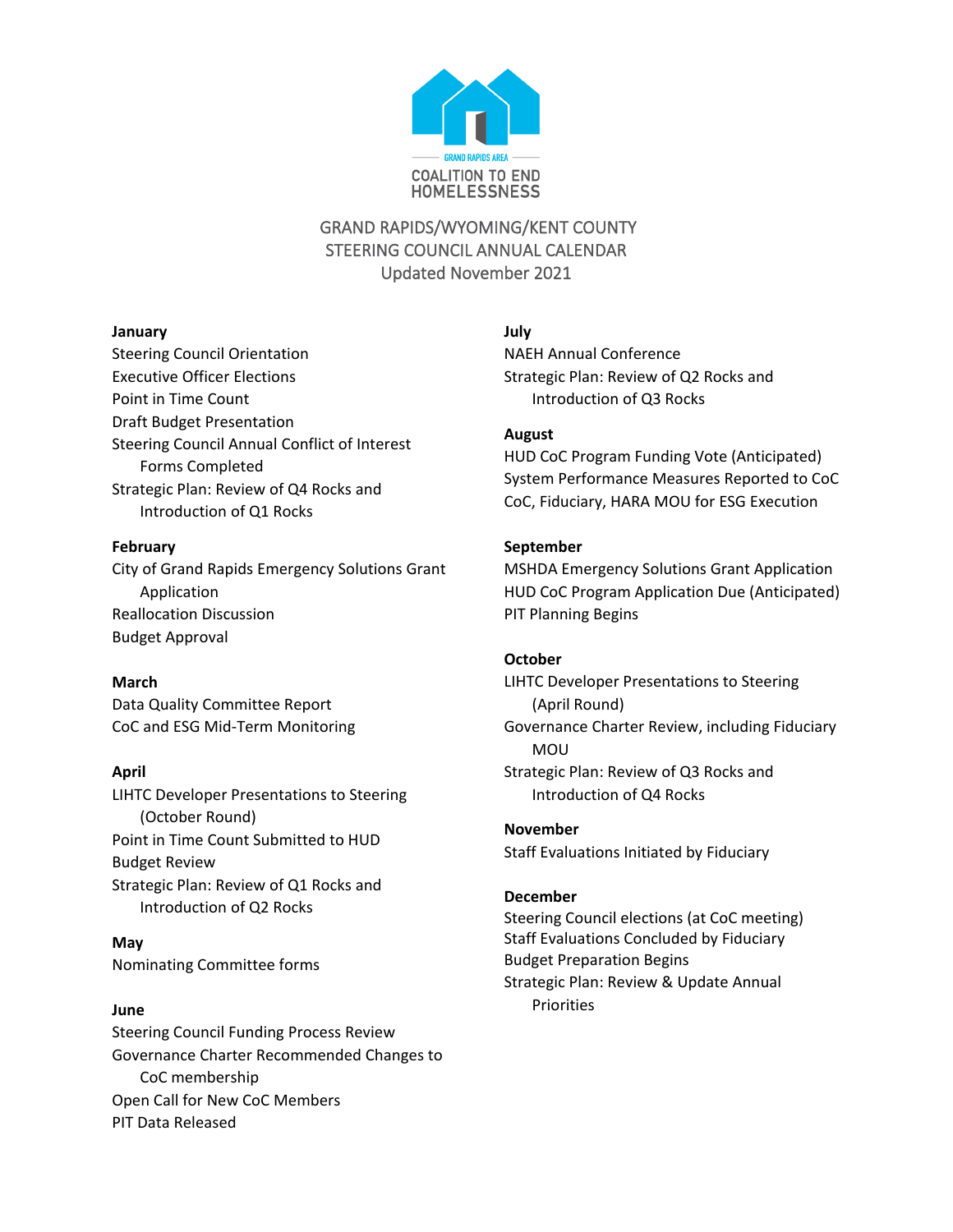

## **Coordinated Entry Committee --**

The Coordinated Entry Team was only able to meet once since the last report. Additionally, the Redesign group met twice, the Category 4 DV partners have met. Highlights of this integrated work include:

- The CE Team voted to eliminate the COVID risk assessment screening from the prioritization process, as there are now alternate means of managing risk other than housing isolation.
- Although still required by MSHDA as a part of the client record, the team agrees that the VI-SPDAT should be replaced by an interim tool that would be patterned from the CHC but be uniquely designed for single adults. Vetting this tool over time, will better position us to have the CHC 2.0 tool be more comprehensive in the populations served.
- The BNL for singles is poised to be launched, and a formal case conference protocol established.
- The HUD CE assessment was reviewed by the CE team and revisions noted for the final product to establish alignment clear with HUD expectations.
- The CE Redesign team reviewed the logistics of the phases of implementation of CHC 2.0 tool. We note that a clear sense of the community resource pool will be critical to effective use of the tool and the CE protocols that will use it.
- DV providers discussed the possibility of having specialty DV-focused Solutions Specialists, but given confidentiality restrictions and immediate safety needs of survivors, the current methodology of using the CHC tool will not work. Alternate models that dovetail the current system response (as is currently used for families with the CHC tool) and a DV emergency response were discussed.

## **Family Functional Zero --**

- Community level dashboards that include inflow and outflow of families entering the system, as well as exit destination and length of time families are experiencing homelessness can be found [here.](https://public.tableau.com/views/OurDayOneEndingFamilyHomelessness/FF0?:language=en-US&:display_count=n&:origin=viz_share_link)
- The FF0 workgroup continues to develop an inventory of the affordable housing resources available in the community. This inventory includes, rapid rehousing resources, tenant based rental assistance vouchers, project based vouchers, permanent supportive housing, etc.
- Smaller workgroups have been established to work on specific goals in order to achieve Functional Zero. The following workgroups are meeting on monthly basis: 1) Project Coordination 2) Affordable Housing 3) Housing Stability and Supports 4) Temporary Housing Accommodations and 5) Solution Specialist. Workgroup project tracking can be foun[d here.](https://communityrebuilders-my.sharepoint.com/:x:/g/personal/smosley_communityrebuilders_org/EVO87HQdwTVHjdY82W-rN3UB965OKGX_MaZqzT0UVhxkSA?e=KDOkgF)

## **Youth Action Board --**

• The action board has been helping support the Youth Committee by providing feedback on the Youth Homelessness Demonstration Project (YHDP) application.

## **CERA (COVID Emergency Rental Assistance) –**

- As of June  $14^{th}$ , 16,126 applications have been received in Kent County. Of those, 8,441 have been approved and 1,515 are in progress.
- A total of \$45,039,736 has been distributed with an average of \$5,336 per household.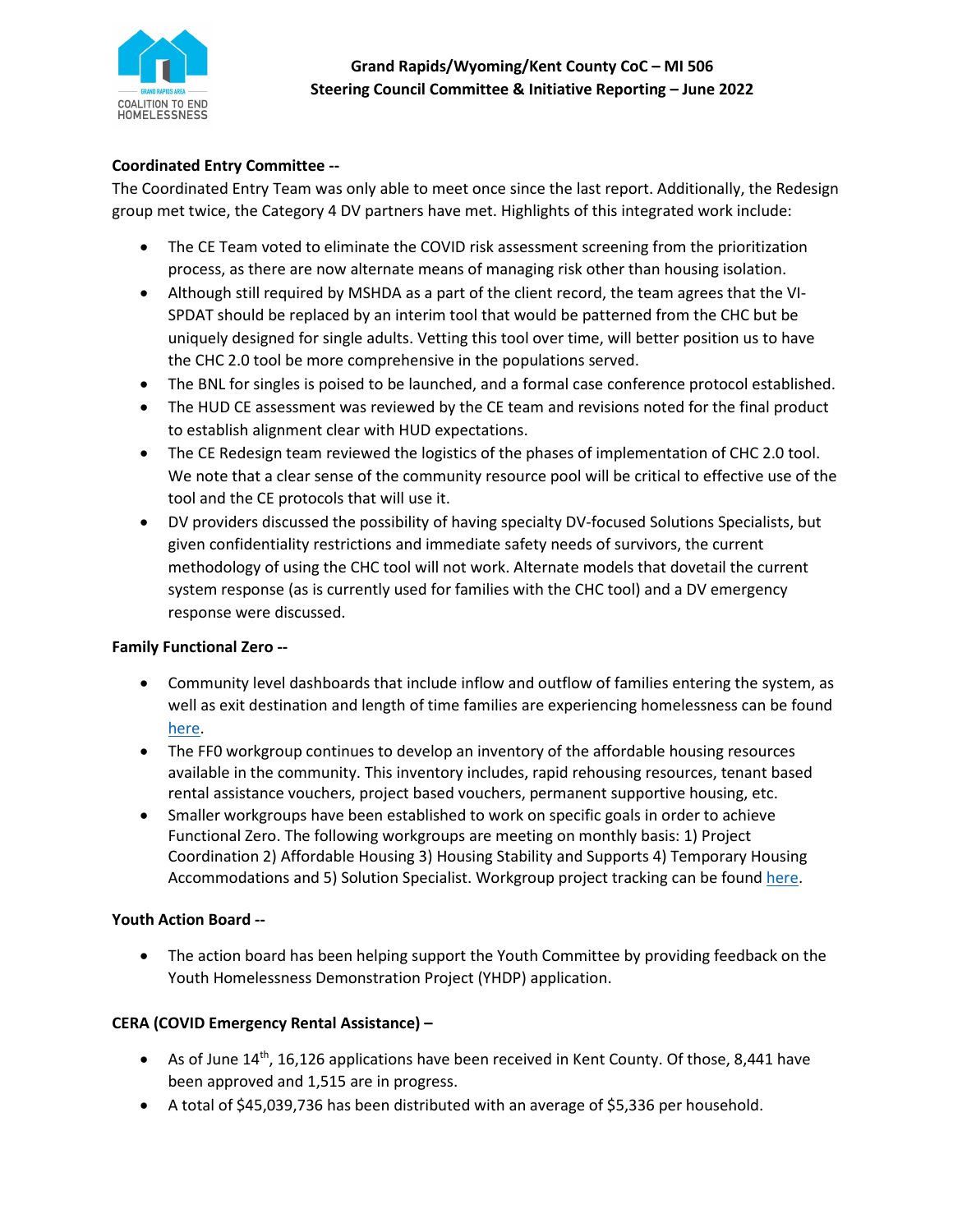# **ESG Financial Assistance Report**

|                                      |                           | <b>Total Grant</b> | <b>Direct Financial</b>                                                                                                            | <b>Actvities</b>                     | % of Grant  | <b>Total Amount</b> |         |                   | Planned # of $\vert$ # of Households | <b>Special</b>             | <b>Data</b>        |
|--------------------------------------|---------------------------|--------------------|------------------------------------------------------------------------------------------------------------------------------------|--------------------------------------|-------------|---------------------|---------|-------------------|--------------------------------------|----------------------------|--------------------|
| <b>Recipient/Subrecipient</b>        | <b>Grant Term</b>         | Amount             | Assistance                                                                                                                         | <b>Funded</b>                        | <b>Term</b> | Spent               | % Spent | <b>Households</b> | <b>Served Grant</b>                  | Population(s)              | <b>Reported as</b> |
|                                      |                           |                    | Amount                                                                                                                             |                                      | Complete    |                     |         | <b>Served</b>     | <b>Term to Date</b>                  | Served                     | of                 |
| MSHDA*                               |                           |                    |                                                                                                                                    |                                      |             |                     |         |                   |                                      |                            |                    |
|                                      |                           |                    | CoC staff are working with the HWMUW Finance Team to determine the best method for including data in a monthly or quarterly format |                                      |             |                     |         |                   |                                      |                            |                    |
| <b>City of Grand Rapids**</b>        |                           |                    |                                                                                                                                    |                                      |             |                     |         |                   |                                      |                            |                    |
| <b>ESG - Community Rebuilders</b>    | $7/1/2021 -$<br>6/30/2022 | \$250,818          | \$170,900                                                                                                                          | <b>RRH</b>                           | 92%         | 160,507             | 64%     | 36                | 32                                   |                            | 5/31/2022          |
| <b>ESG - The Salvation Army</b>      | $7/1/2021 -$<br>6/30/2022 | \$83,000           | \$57,854                                                                                                                           | Prevention/<br>Eviction<br>Diversion | 92%         | 62,637              | 75%     | 25                | 12                                   |                            | 5/31/2022          |
| <b>ESG-CV - Community Rebuilders</b> | 11/1/2020-<br>7/31/2022   | \$1,185,418        | \$597,091                                                                                                                          | <b>RRH</b>                           | 90%         | 1,032,477           | 87%     | 75                | 113                                  | Geographically<br>Targeted | 5/31/2022          |
| <b>ESG-CV - Community Rebuilders</b> | 11/1/2020-<br>7/31/2022   | \$555,672          | \$0                                                                                                                                | Shelter                              | 90%         | 536,160             | 96%     | 70                | 59                                   | Geographically<br>Targeted | 5/31/2022          |
| <b>ESG-CV - Community Rebuilders</b> | 11/1/2020-<br>7/31/2022   | \$186,423          | \$98,884                                                                                                                           | Prevention                           | 90%         | 186,423             | 100%    | 85                | 85                                   |                            | 5/31/2022          |
| <b>ESG-CV - Community Rebuilders</b> | 11/1/2020-<br>7/31/2022   | \$22,167           | \$0                                                                                                                                | <b>HMIS</b>                          | 90%         | 22,167              | 100%    | N/A               | N/A                                  |                            | 5/31/2022          |
| <b>ESG-CV - Community Rebuilders</b> | 11/1/2020-<br>7/31/2022   | \$58,622           | \$0                                                                                                                                | Outreach                             | 90%         | 58,622              | 100%    | 200               | 200                                  |                            | 5/31/2022          |
| Kent County***                       |                           |                    |                                                                                                                                    |                                      |             |                     |         |                   |                                      |                            |                    |
| <b>ESG 18</b>                        | $8/10/18$ -<br>12/31/20   | \$136,428          | \$126,196                                                                                                                          | Prevention/<br>Hotel/Motel           | 100%        | \$85,836.08         | 63%     | 34                | not currently<br>collected           |                            | 3/31/2022          |
| <b>ESG 19</b>                        | $7/01/19$ -<br>6/30/21    | \$149,297          | \$138,100                                                                                                                          | Prevention/<br>Hotel/Motel           | 100%        | \$92,886.53         | 62%     | 49                | not currently<br>collected           |                            | 3/31/2022          |
| <b>ESG 20</b>                        | $7/01/20 -$<br>6/30/22    | \$154,368          | \$142,790                                                                                                                          | Prevention/<br>Hotel/Motel           | 75%         | \$5,661.97          | 4%      | 45                | not currently<br>collected           |                            | 3/31/2022          |
| ESG-CV                               | $4/01/20 -$<br>9/30/22    | \$1,643,522        | \$1,479,169                                                                                                                        | Prevention/<br>Hotel/Motel           | 80%         | \$295,881.72        | 18%     | 231               | 126                                  |                            | 3/31/2022          |
| <b>ESG 21</b>                        | $7/01/21 -$<br>6/30/23    | \$148,422          | \$137,290                                                                                                                          | Prevention/<br>Hotel/Motel           | 13%         | \$0.00              | 0%      |                   | not currently<br>collected           |                            | 3/31/2022          |

**Notes**

\*MSHDA reports are submitted quarterly

\*\*City of Grand Rapids payment requests are due monthly. ESG-CV performance reports are due monthly, and ESG reports are due quarterly.

\*\*\*The County did enter into a two subrecipient agreements earlier this year (2021) with Family Promise of Grand Rapids for a portion of its 2018 and 2019 ESG Funds. More recently the County also entered an agreement with Family Promise of Grand Rapids to use its ESG-CV funds to also provide hotel/motel vouchers. DRAFT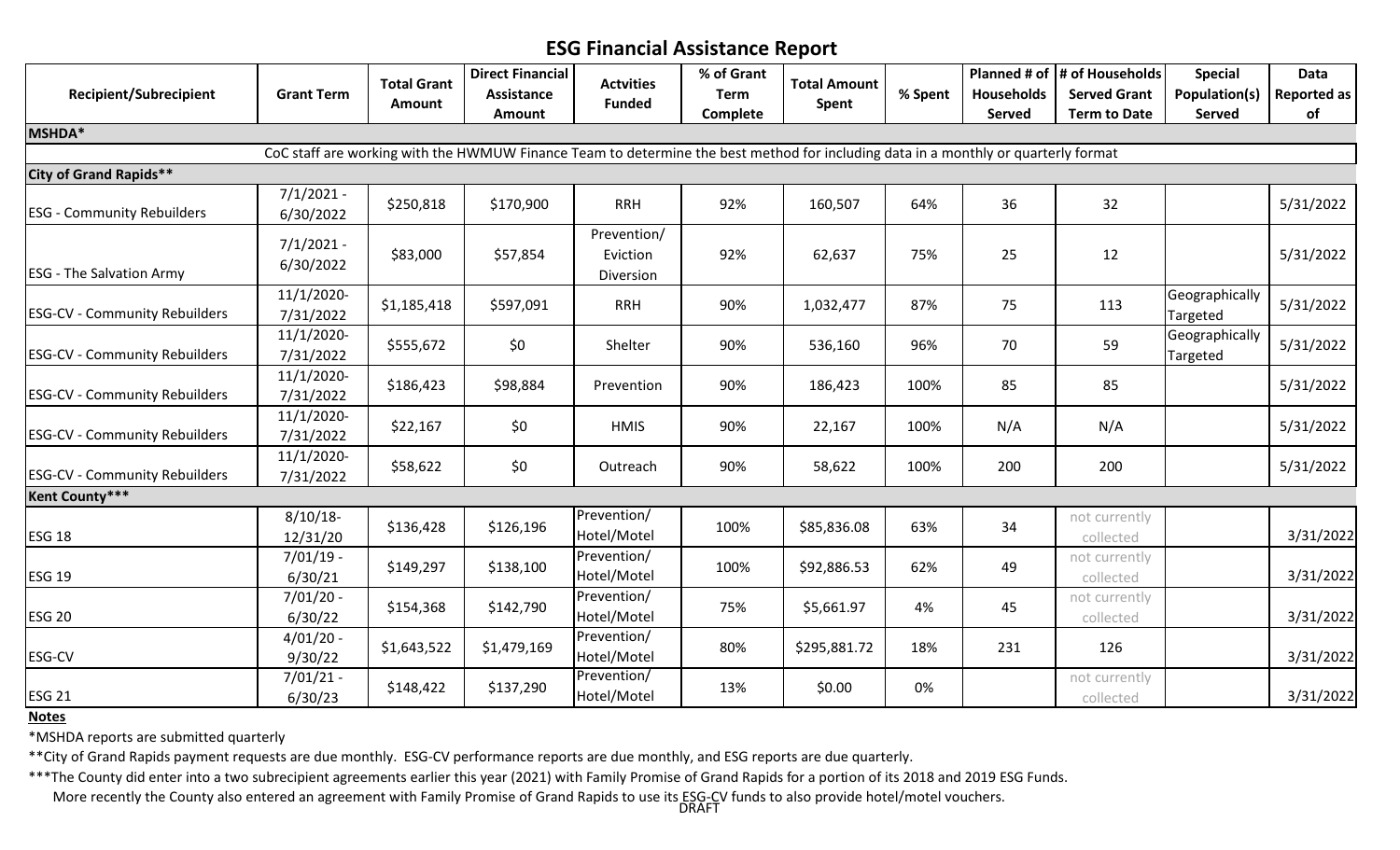# **Continuum of Care Grant Financial Status**

As of **April 30, 2022**

| HWMUW (Match)<br>\$<br>17,000.00<br>20,924.77<br>3,924.77                       | 6/30/2022  |
|---------------------------------------------------------------------------------|------------|
| MSHDA ESG 21.22<br>\$<br>(456,049.00)<br>456,049.00                             | 9/30/2022  |
| MSHDA ESG 20.21<br>\$<br>369,419.00<br>(8,033.00)<br>361,386.00                 | 12/31/2021 |
| <b>MSHDA EHV</b><br>\$<br>174,000.00<br>0.00<br>174,000.00                      | 9/30/2023  |
| <b>MSHDA CV</b><br>\$<br>1,258,866.00<br>1,121,378.60<br>(137, 487.40)          | 9/30/2022  |
| CITY OF GR CDBG (MATCH)<br>\$<br>20,050.00<br>25,861.50<br>5,811.50             | 6/30/2022  |
| CITY OF WYOMING CDBG (MATCH)<br>\$<br>5,000.00<br>4,901.18<br>(98.82)           | 6/30/2022  |
| HUD PLANNING 11.30.22<br>\$<br>206,850.00<br>189,497.69<br>(17, 352.31)         | 11/30/2022 |
| KENT COUNTY CUNP 12.31.22 (MATCH)<br>\$<br>20,000.00<br>(12,072.74)<br>7,927.26 | 12/31/2022 |
| HMIS SALVATION ARMY 11.30.22<br>\$<br>(4,942.92)<br>77,458.00<br>72,515.08      | 11/30/2022 |
| <b>NPTA</b><br>\$<br>5,000.00<br>4,900.00<br>(100.00)                           | 12/31/2022 |
| <b>KENT COUNTY CDBG</b><br>\$<br>10,000.00<br>10,000.00<br>0.00                 | 6/30/2022  |

Total \$ 2,619,692.00 \$ 1,993,292.08 (626,399.92)

#### **Notes**

\$4,000 Mission Matters Strategic Planning

Waiting on budget amendment approval to submit last expenses Submitted Q1 2022 FSR Waiting on budget amendment Projected overspend offset by underspend in ENTF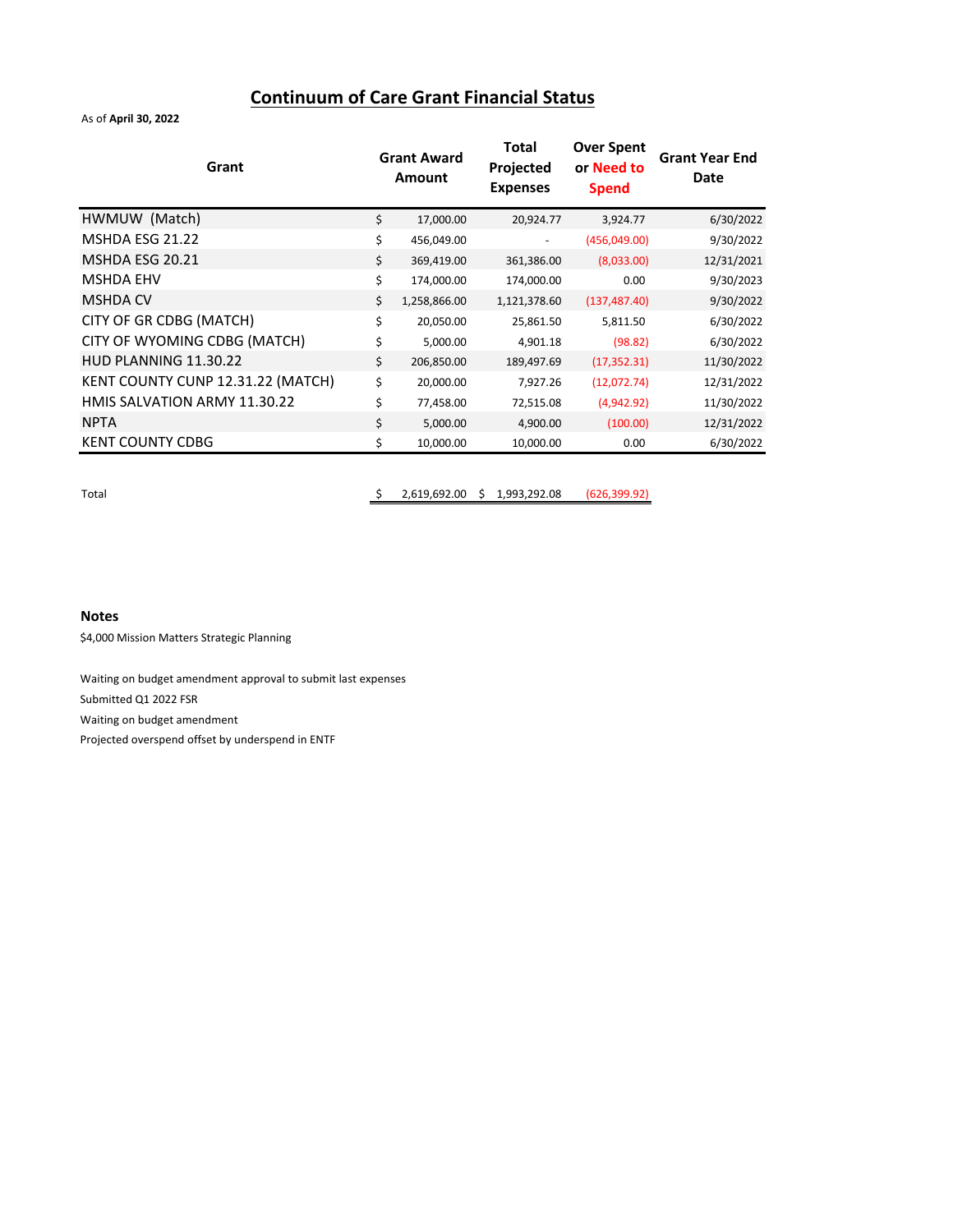| Quarter   | <b>Rocks</b>                                                                                                                                                                                      |                                   | Review<br>Lead |        |              |
|-----------|---------------------------------------------------------------------------------------------------------------------------------------------------------------------------------------------------|-----------------------------------|----------------|--------|--------------|
|           | by 15th following each quarter                                                                                                                                                                    |                                   | Measure        | Result | 6/1          |
| Q2 - FY22 | Complete and share Implementation Plan for CE Redesign                                                                                                                                            |                                   |                |        | In process   |
| Q2 - FY22 | Develop CoC recruitment strategy to increase stakeholder<br>representation                                                                                                                        |                                   |                |        | In process   |
| Q2 - FY22 | <b>Engage with consultant around Advisory Council recruitment</b><br>(updated)                                                                                                                    |                                   |                |        | Updated goal |
| Q2 - FY22 | Identify framework for coordinated community response for<br>prevention (action item: total 2020 prevention funding in Kent<br>County)                                                            |                                   |                |        | In process   |
| Q2 - FY22 | Hold 2-3 CoC info sessions re: strategic plan and CoC initiatives<br>with community leaders                                                                                                       |                                   |                |        | In process   |
| Q2 - FY22 | <b>Publish annual brief and report</b>                                                                                                                                                            |                                   |                |        | in process   |
| Q2 - FY22 | Define functional zero for families, chronic, and youth in our<br>community and what it looks like to work towards functional<br>zero                                                             |                                   |                |        | in process   |
| Q2 - FY22 | Through MI Racial Equity Strategic Planning, assess the<br>current status of equity objectives and available data                                                                                 | <b>Reliant on MCAH</b><br>process |                |        | In process   |
| Q2 - FY22 | Communicate a quarterly data sharing protocol - include<br>process for reporting out to other stakeholders, ie quarterly<br>report highlighting strengths and oppurtuntites; Steering<br>Calendar |                                   |                |        | In process   |
|           | <b>Bold = high priority</b>                                                                                                                                                                       |                                   |                |        |              |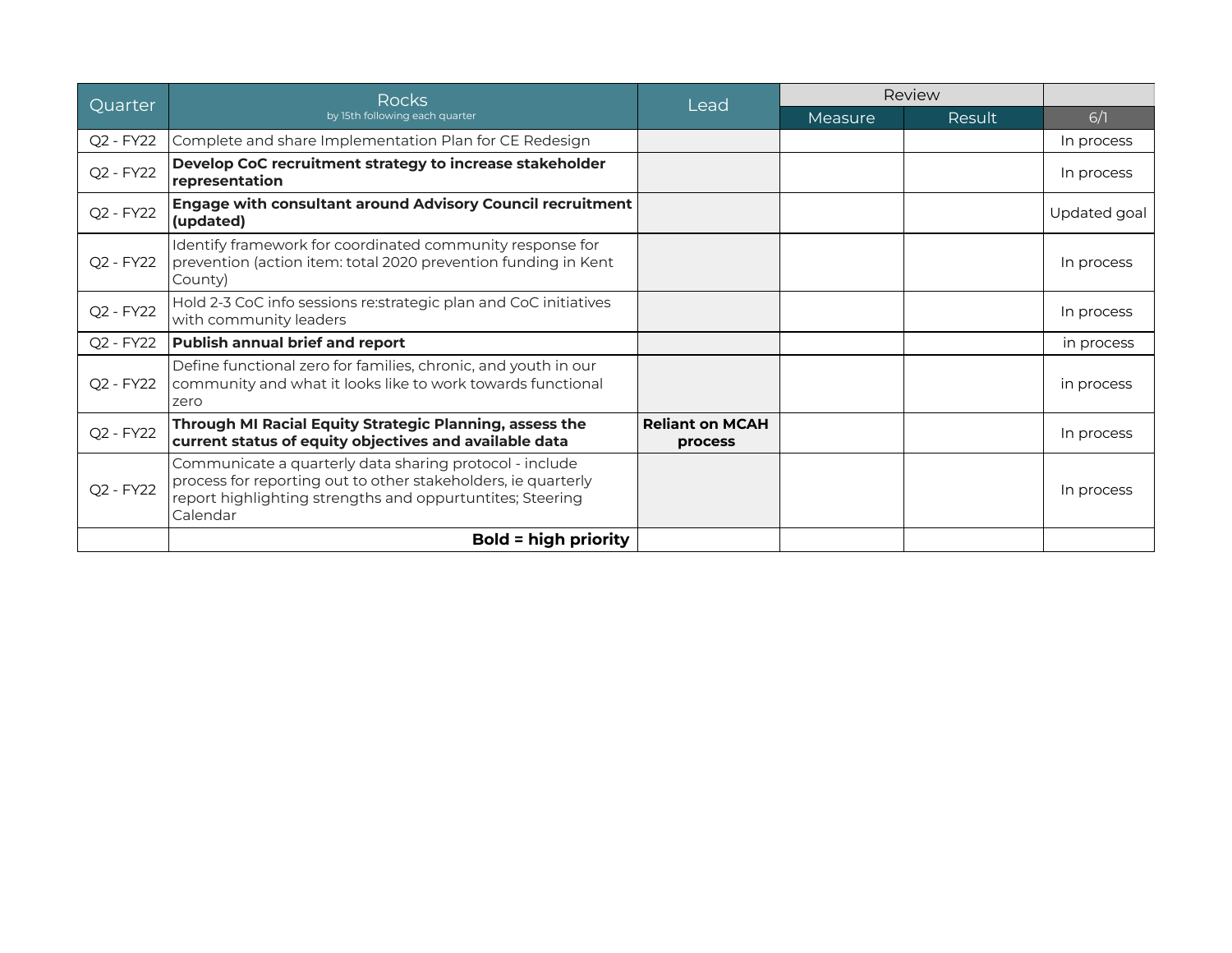#### **KENT COUNTY CERA STATUS**

#### **6.1. 2022**

#### **Applications Approved vs Denied:**

Summary: Over 7,600 applications have been approved, the number of denials has stayed steady above 600 per month. Approvals have slowly declined as we move further away from the March 30, 2022, cutoff date for eligible rental arrears. Denials include duplicate applications.



#### **Application Approval Rate: 36%**

Summary: Approval rate is down slightly this month compared to May at 36%, the March 30, 2022, cutoff date for eligible arrears is restricting our ability to approve more applications. We have advocated for that date to be pushed back and are awaiting a response from MSHDA.

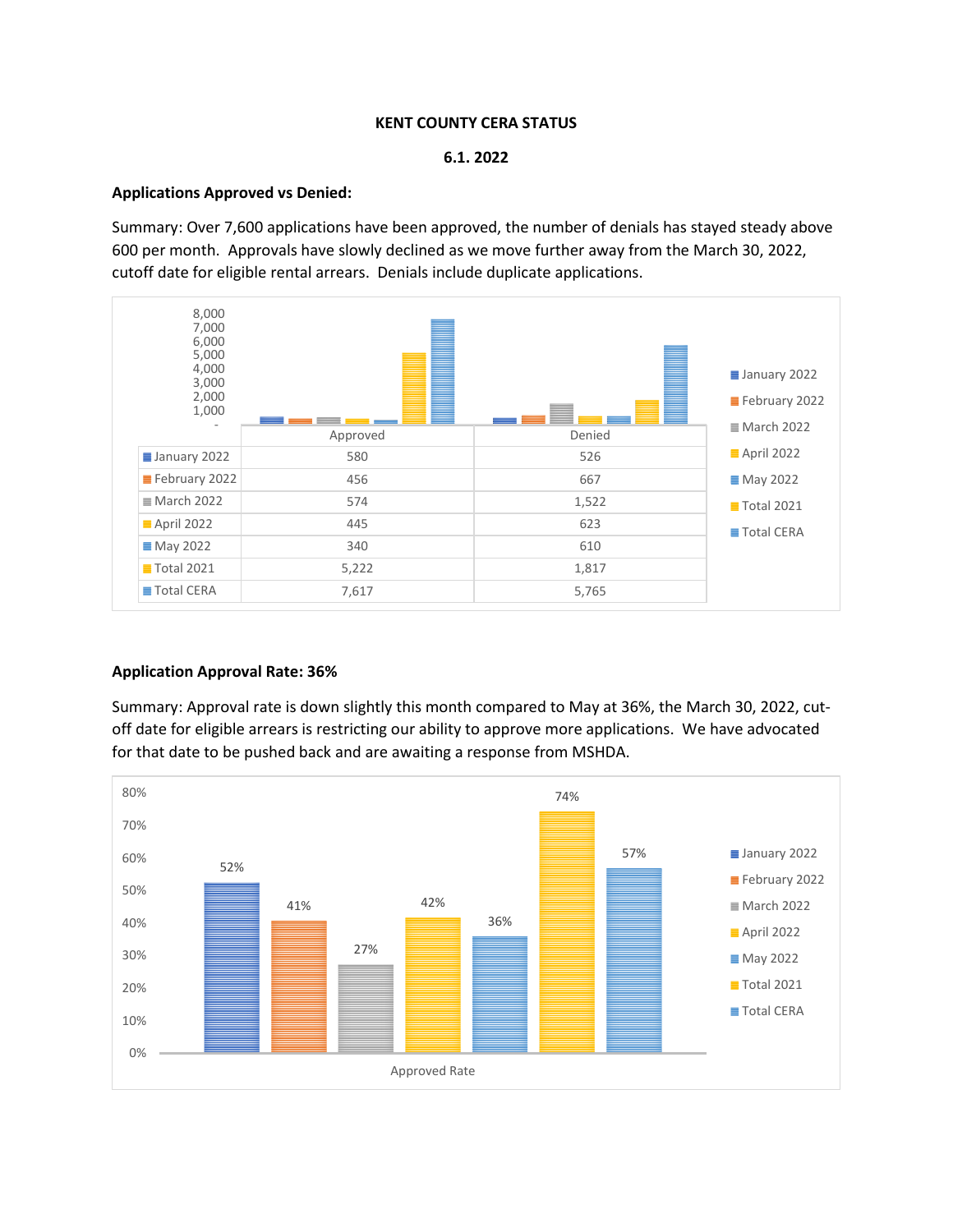#### **Financial Assistance Approved: \$42,292,011.95**

Summary: Total assistance approved is over 42 million in Kent County through May, we have spent down 41% of CERA 2 and 88% of CERA 1. We have approximately \$18.1 million left to spend in CERA 1 and CERA 2 as of May 31, 2022.



#### **Total Received Applications**: 15,254

Summary: We are held steady and saw an average of 220 applications per week in May. **We anticipate a sharp increase in June due to the scheduled portal closure on June 30, 2022, by MSHDA.**

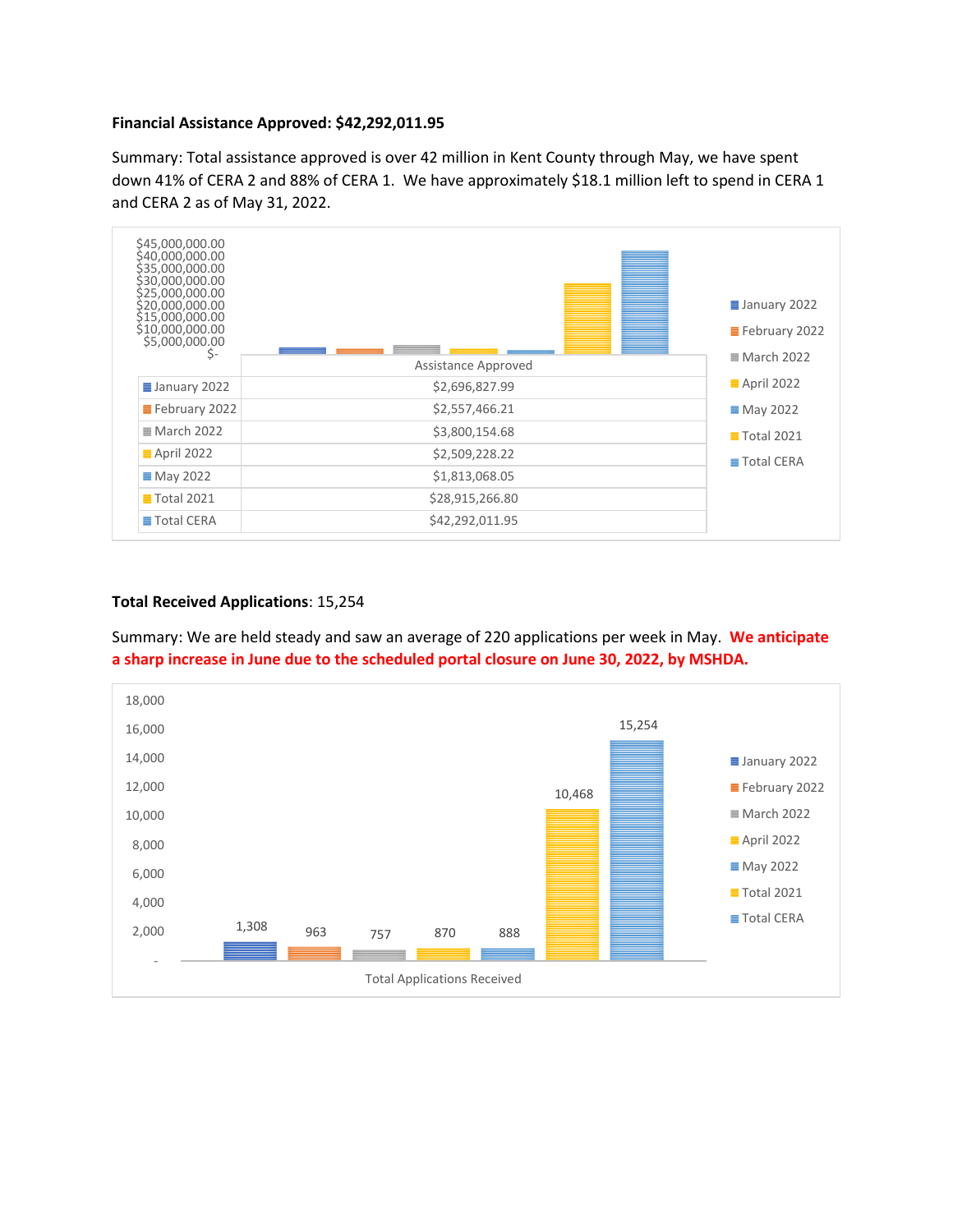# **Demographics: Applications Received by Zip Code**

Summary: The same zip codes are in the top 5, the only zip codes illustrated are those with 25 or more applications received.



| 49503       | 2023 | 49321 | 421 |
|-------------|------|-------|-----|
| 49507       | 1891 | 49546 | 405 |
| 49504       | 1510 | 49506 | 359 |
| 49508       | 1396 | 49544 | 252 |
| 49548       | 1219 | 49418 | 245 |
| 49505       | 877  | 49319 | 174 |
| 49519       | 864  | 49534 | 171 |
| 49512       | 753  | 49316 | 117 |
| 49509       | 667  | 49341 | 112 |
| 49525       | 443  | 49345 | 111 |
| No Response | 422  | 49331 | 92  |
|             |      | 49315 | 66  |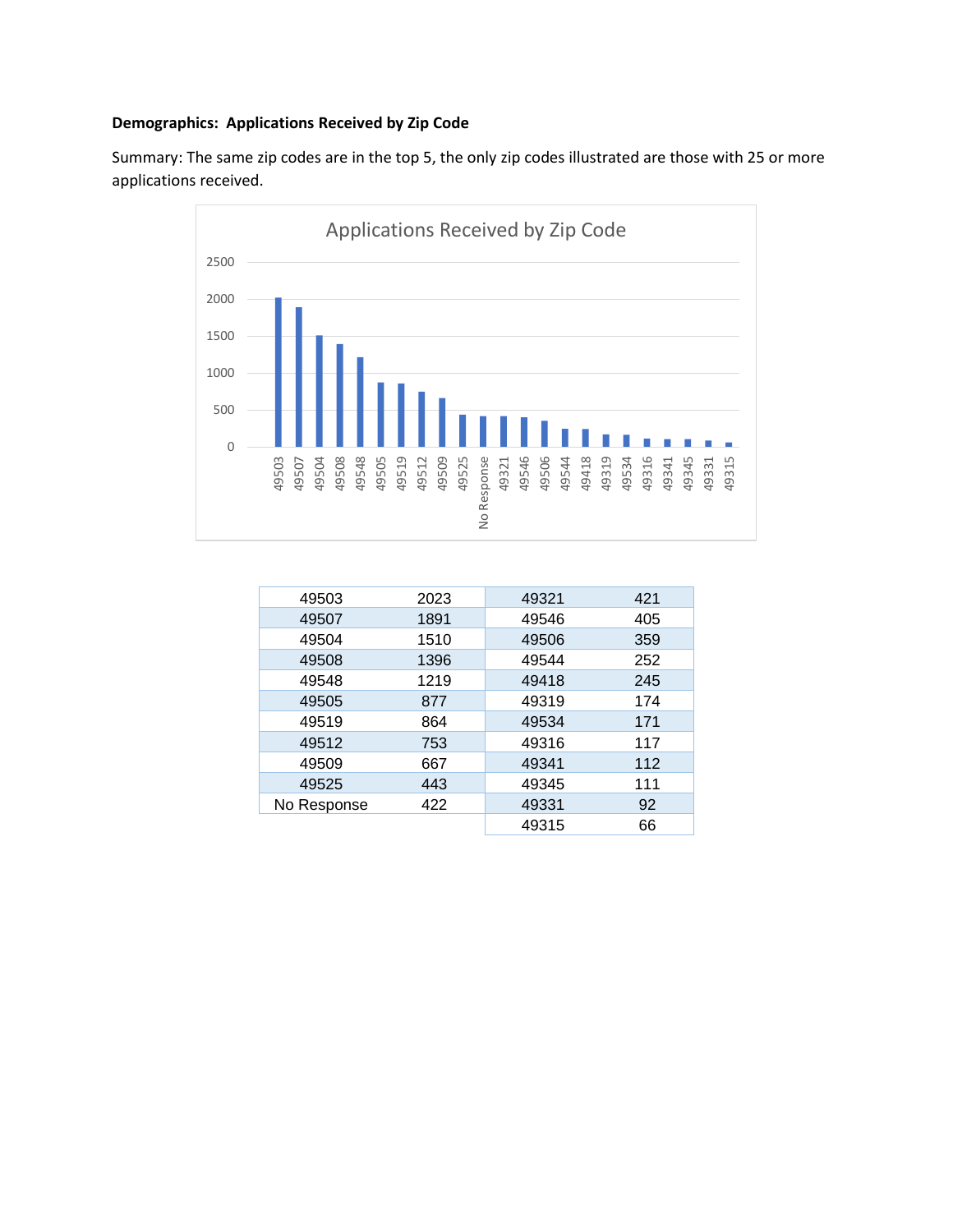### **Demographics: Race and Ethnicity based on Applications Denied and Approved.**

Summary: The largest groups showing the greatest need are still Black-African, White and Other/Multi-Race. The percentage of applications approved vs denied between each race group are in line with the percentage of those received. With Ethnicity, the percentages remain very similar form the previous month.

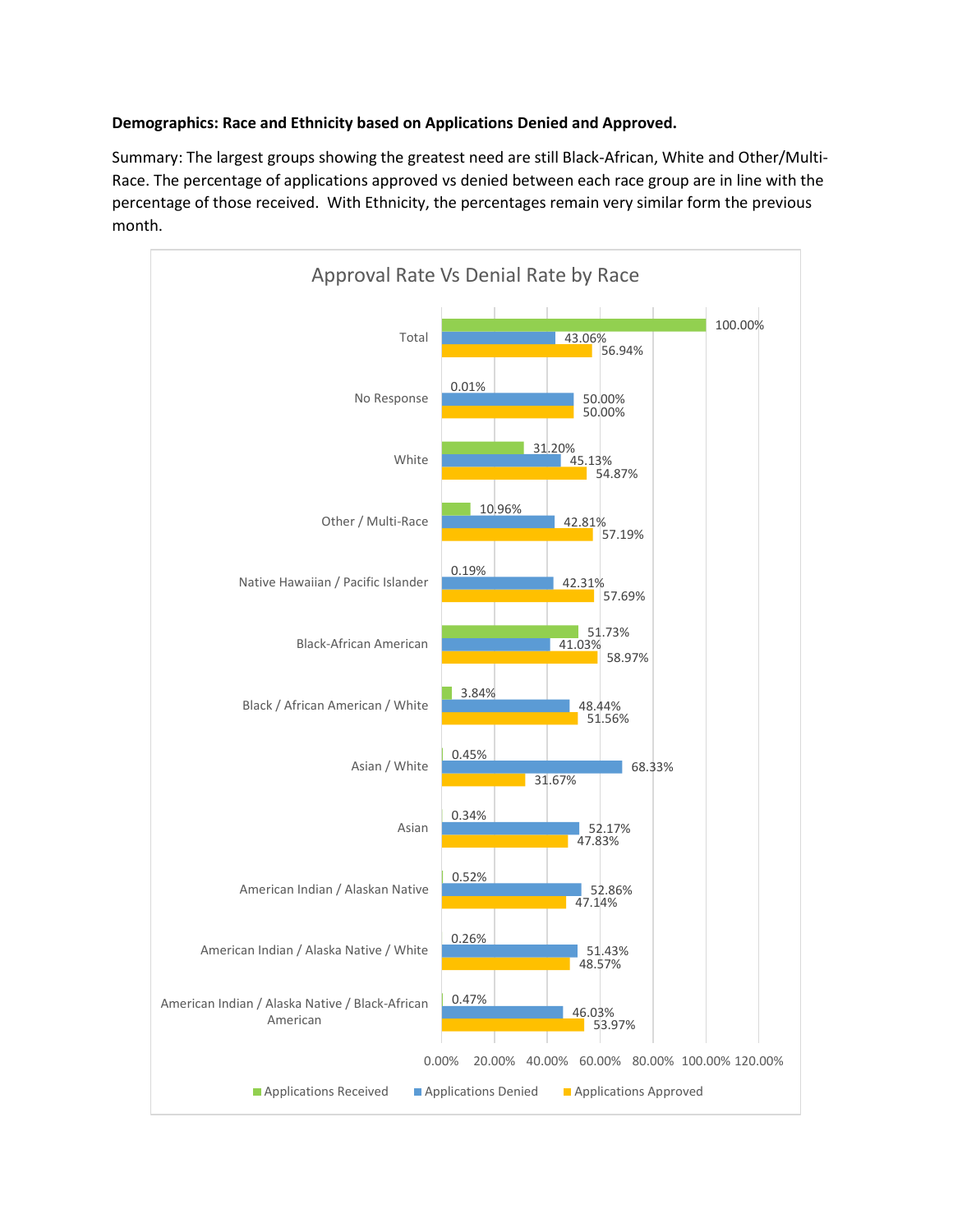

#### **CERA Dashboard as of 6.1.2022**

\*Approved Cases include those that were processed by MSHDA directly

\* Total assistance includes funds that are still in processing

**County: KENT** 

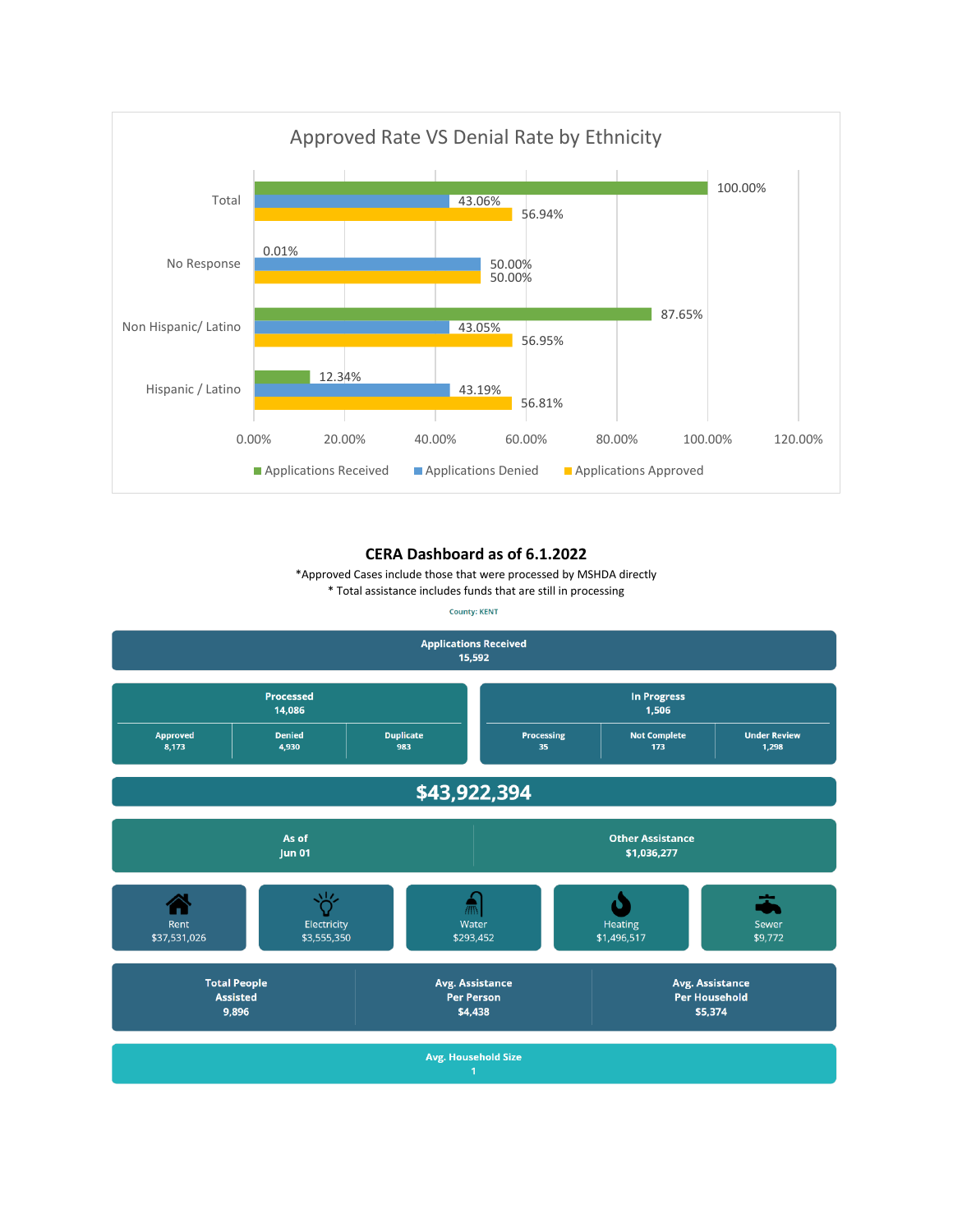

### **DRAFT FAIR HOUSING AND ANTI-DISCRIMINATION POLICY**

### **Introduction**

The Grand Rapids Area Coalition to End Homelessness, also known as the Grand Rapids/Wyoming/Kent County Continuum of Care and here forward referenced as the "Coalition", is committed to making homelessness rare, brief, and non-recurring throughout Kent County. In its approach to ending homelessness, the Coalition is committed to ensuring the safety, dignity, and well-being of all individuals and families in services and programs associated with the Coalition. The following sections outline ways in which Coalition member agencies can ensure any person seeking services is treated fairly and respectfully.

It is the policy and practice of the Coalition that no person shall be excluded from participation in, be denied the benefits of, or be otherwise subjected to unlawful discrimination under any of its projects, services, or activities.

### **Applicability**

All projects, services or activities funded through HUD Continuum of Care (CoC) Program or Emergency Solutions Grant (ESG) Program grants or receiving other funds from the Coalition as "the recipient", including subrecipient organizations administering CoC and ESG projects, shall operate in accordance with this policy, following all applicable law. Programs must affirmatively provide equal access to their housing and supportive services in a nondiscriminatory manner that ensures that all persons are afforded equal opportunities. All Coalition member agencies are encouraged to be in compliance with this policy, regardless of whether or not they receive CoC or ESG funds. All agencies should be aware of applicable nondiscrimination laws that relate to their programs and services.

As part of the local funding process, applicants for CoC and ESG funds will be asked to demonstrate how they ensure clients are provided information on their Fair Housing rights through the intake process and applicable Fair Housing policy(ies). Agencies will also be asked to annually report the number of grievances levied for Funding Review Committee consideration.

#### **Applicable Laws & Regulations**

CoC and ESG projects must operate in compliance with federal nondiscrimination and equal opportunity requirements, including the Fair Housing Act, Title VI of the Civil Rights Act, the Age Discrimination Act of 1975, Section 504 of the Rehabilitation Act, and the Americans with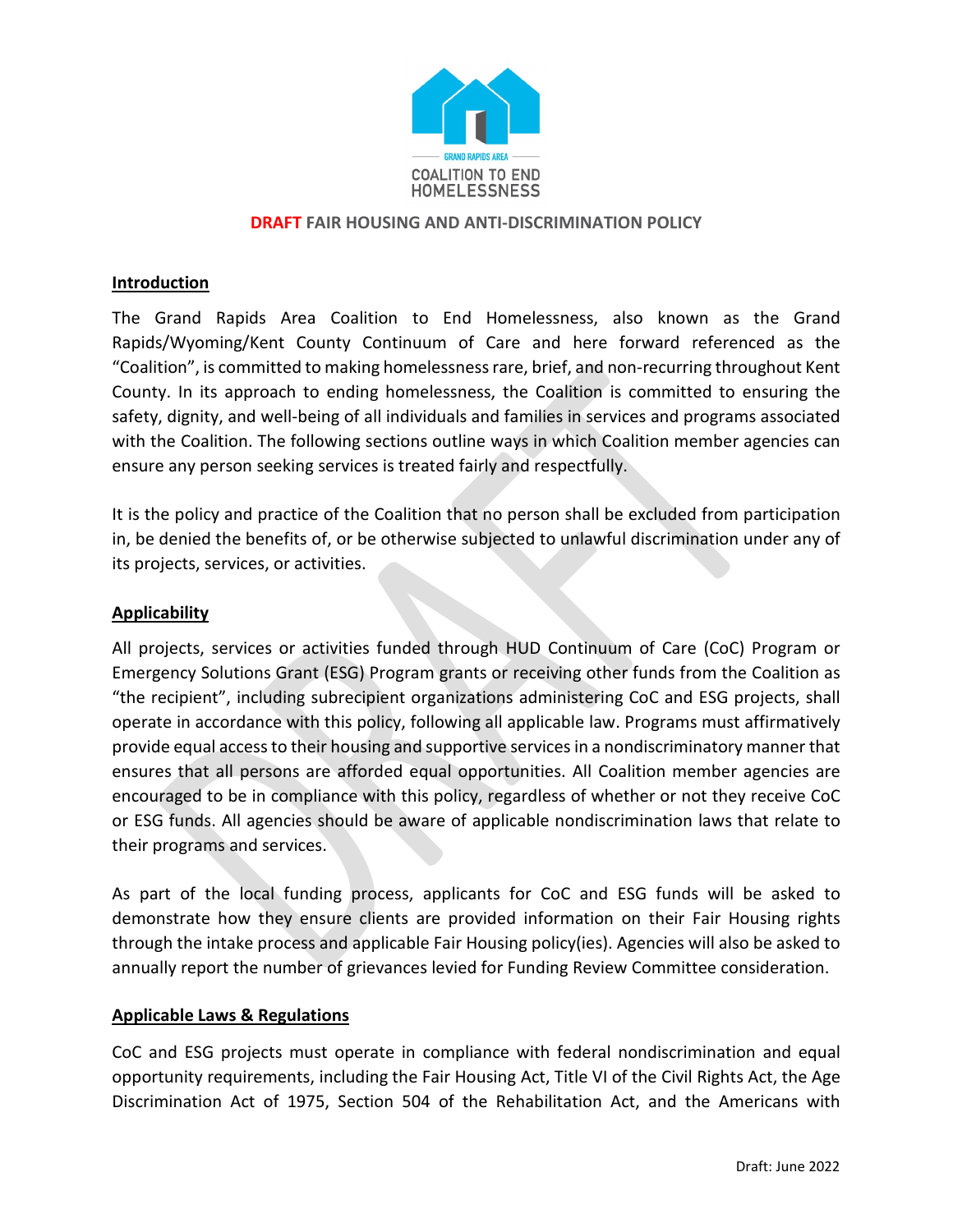

Disabilities Act. The requirements of the HUD's Equal Access to Housing Final Rule and Equal Access in Accordance with Gender Identity Final Rule, 24 CFR 5.100, 5.105(a)(2) and 5.106(b), and the requirements of Executive Orders regarding equal employment opportunity and opportunities for minority and female owned businesses also apply. Please see 24 CFR 5.105 for a full list of applicable federal laws, regulations, and Executive Orders.

# **(1) (a) Fair Housing Act**

The Fair Housing Act prohibits discrimination on the basis of race, color, religion, sex, disability, familial status, and national origin (protected classes). It applies to housing, regardless of the type of funding or ownership, including housing operated by private individuals, organizations that receive federal financial assistance, housing owned or operated by state and local governments, shelters that house persons for more than a few days, transitional housing facilities, and permanent housing facilities. The Fair Housing Act also prohibits harassment on the basis of a protected class and protects against retaliation for exercising fair housing rights.

(1) While people with limited English proficiency are not a protected class, national origin is a protected class and it may be closely linked to the ability to communicate proficiently in English. Housing providers therefore are prohibited from using limited English proficiency selectively or as an excuse for intentional housing discrimination.

**(b) Affirmatively Furthering Fair Housing.** Recipients and subrecipients must implement the CoC and ESG programs in a manner that affirmatively furthers Fair Housing, which means the recipient must:

(1) Affirmatively market their housing and supportive services to eligible persons regardless of race, color, national origin, religion, sex, age, familial status, or handicap who are least likely to apply in the absence of special outreach, and maintain records of those marketing activities;

(2) Where a recipient encounters a condition or action that impedes fair housing choice for current or prospective program participants, provide such information to the jurisdiction that provided the certification of consistency with the Consolidated Plan; and (3) Provide program participants with information on rights and remedies available under applicable federal, State and local fair housing and civil rights laws.

**(2) (a) Nondiscrimination and equal opportunity requirements.** The nondiscrimination and equal opportunity requirements set forth in 24 CFR 5.105(a) are applicable.

**(b) Housing for specific subpopulations.** Recipients and subrecipients may exclusively serve a particular homeless subpopulation in transitional or permanent housing if the housing addresses a need identified by the Continuum of Care for the geographic area and meets one of the following: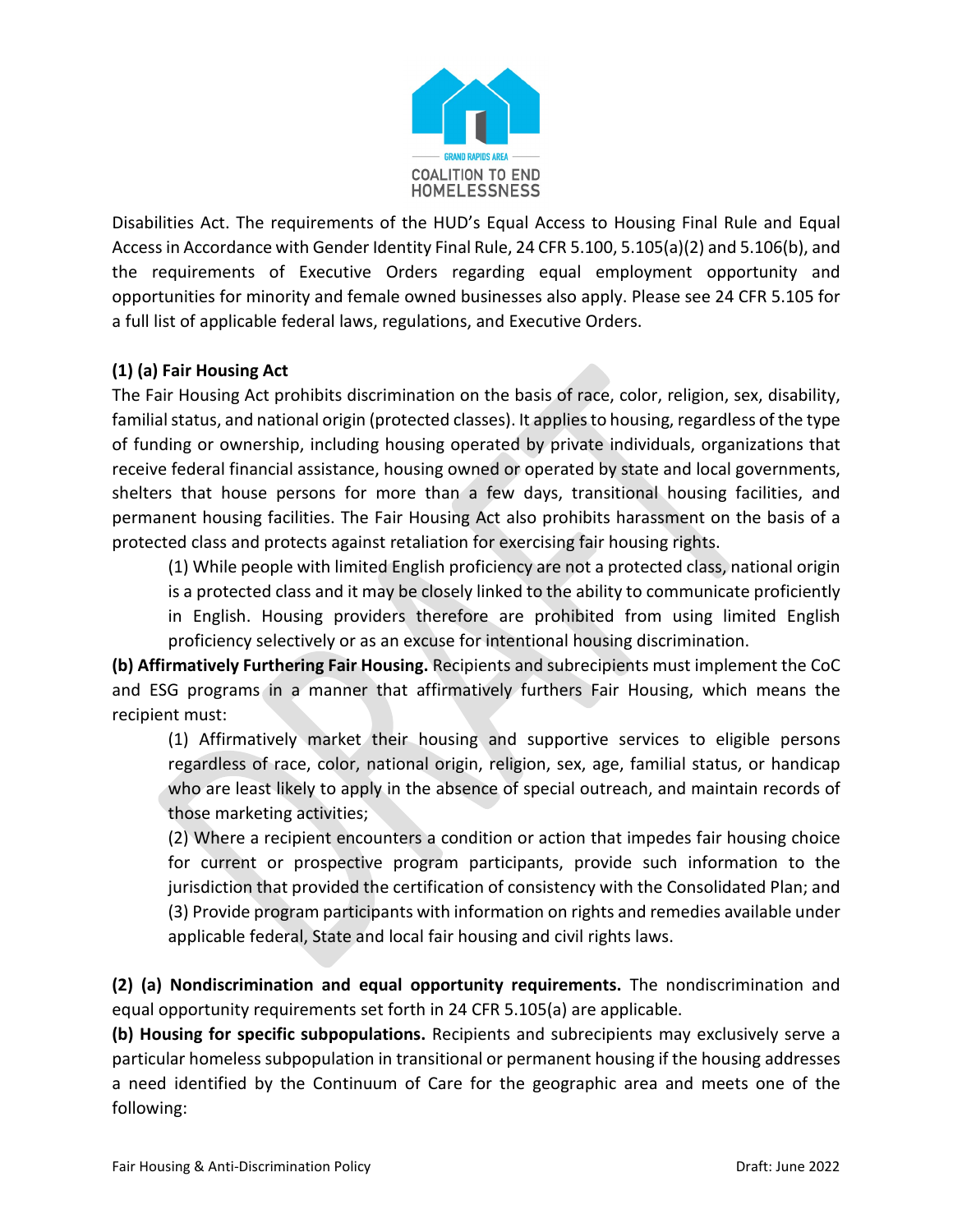

(1) The housing may be limited to one sex where such housing consists of a single structure with shared bedrooms or bathing facilities such that the considerations of personal privacy and the physical limitations of the configuration of the housing make it appropriate for the housing to be limited to one sex.

(2) The housing may be limited to a specific subpopulation, so long as admission does not discriminate against any protected class under federal nondiscrimination laws in 24 CFR 5.105 (e.g., the housing may be limited to homeless veterans, victims of domestic violence and their children, or chronically homeless persons and families).

(3) The housing may be limited to families with children.

(4) If the housing has in residence at least one family with a child under the age of 18, the housing may exclude registered sex offenders and persons with a criminal record that includes a violent crime from the project so long as the child resides in the housing.

(5) Sober housing may exclude persons who refuse to sign an occupancy agreement or lease that prohibits program participants from possessing, using, or being under the influence of illegal substances and/or alcohol on the premises.

(6) If the housing is assisted with funds under a federal program that is limited by federal statute or Executive Order to a specific subpopulation, the housing may be limited to that subpopulation (e.g., housing also assisted with funding from the Housing Opportunities for Persons with AIDS program under 24 CFR part 574 may be limited to persons with acquired immunodeficiency syndrome or related diseases).

(7) Recipients may limit admission to or provide a preference for the housing to subpopulations of homeless persons and families who need the specialized supportive services that are provided in the housing (e.g., substance abuse addiction treatment, domestic violence services, or a high intensity package designed to meet the needs of hard-to-reach homeless persons). While the housing may offer services for a particular type of disability, no otherwise eligible individuals with disabilities or families including an individual with a disability, who may benefit from the services provided may be excluded on the grounds that they do not have a particular disability.

# **(c) Faith-Based Activities**

Recipient and subrecipient staff, volunteers, or contractors shall not, in providing program assistance, discriminate against a program participant or prospective participant on the basis of religion or religious belief. In providing services supported in whole or part with federal financial assistance and in outreach activities related to such services, programs shall not discriminate against current or prospective program beneficiaries on the basis of religion, a religious belief, a refusal to hold a religious belief, or a refusal to attend or participate in a religious practice.

**(d) Accessibility and integrative housing and services for persons with disabilities.** Recipients and subrecipients must comply with the accessibility requirements of the Fair Housing Act (24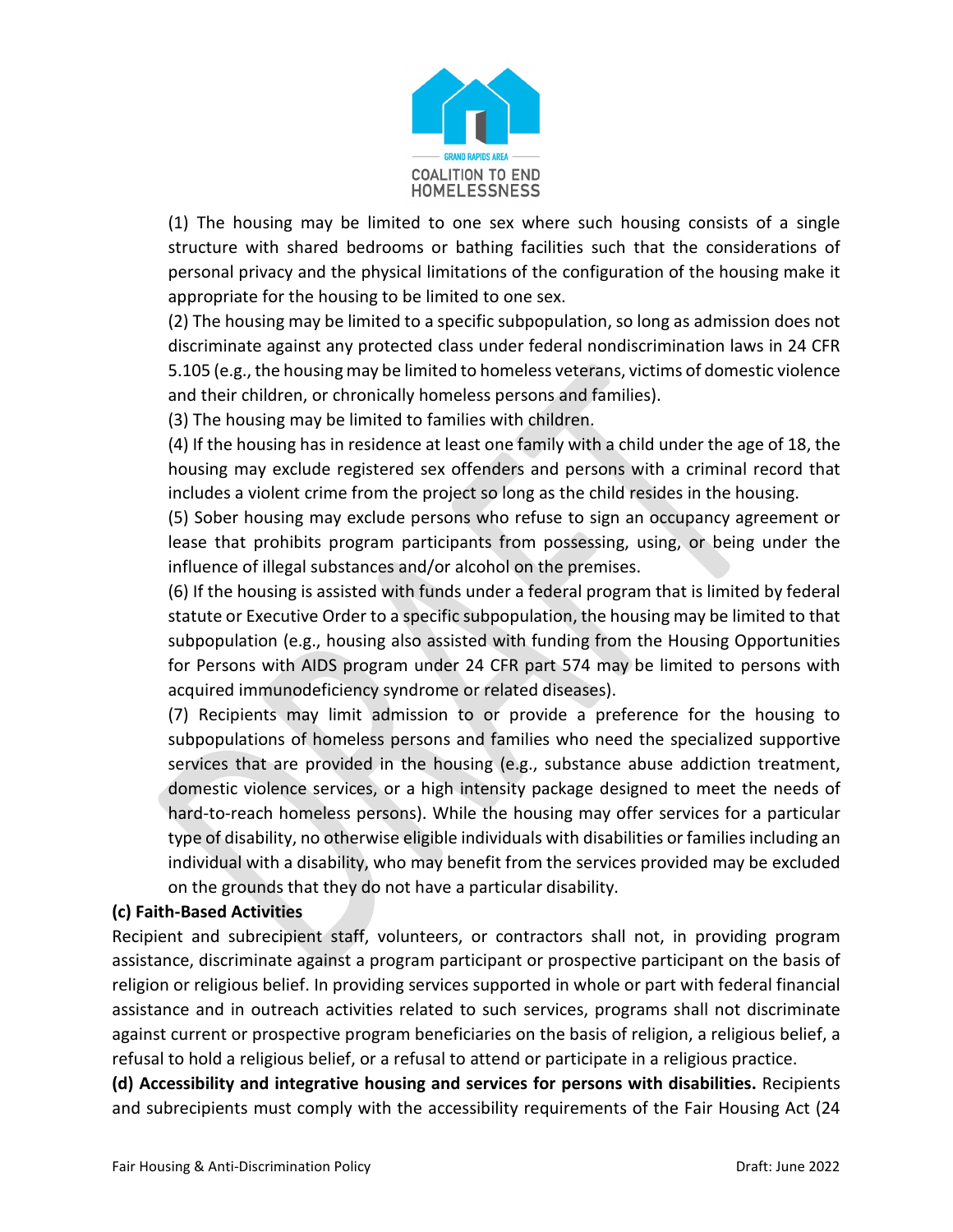

CFR part 100), Section 504 of the Rehabilitation Act of 1973 (24 CFR part 8), and Titles II and III of the Americans with Disabilities Act, as applicable (28 CFR parts 35 and 36). In accordance with the requirements of 24 CFR 8.4(d), recipients must ensure that their program's housing and supportive services are provided in the most integrated setting appropriate to the needs of persons with disabilities.

**(e) Prohibition against involuntary family separation.** The age and gender of a child under age 18 must not be used as a basis for denying any family's admission to a project that receives funds under this part. In compliance with CoC Program Interim Rule 24 CFR 578.93(e), involuntary separation is prohibited in projects funded through CoC and ESG dollars. CoC- and ESG-funded projects may not deny admission to any household on the basis of:

- Age and gender of a child under 18, or
- Gender or marital status of a parent or parents.

# **(3) (a) Reasonable accommodations and modifications**

Recipients and subrecipients will make reasonable accommodations and modifications in policies and programs to afford qualified residents and applicants with disabilities an equal opportunity to participate in its programs, services, or activities. A reasonable accommodation is a change, exception, or adjustment to a rule, policy, practice, or service that allows a person with a disability to use and enjoy housing, including public and common use areas. CoC and ESG programs will, upon request, grant reasonable accommodations to provide appropriate aids and services leading to effective communication for qualified residents and applicants with disabilities so they can participate equally in programs, services, or activities, including qualified sign language interpreters, documents in Braille, or other ways of making information and communications accessible to people who have speech, hearing, or vision impairments. Subrecipients must comply with requirements to make reasonable accommodations and modifications.

# **(4) (a) Equal Access in Housing**

The Equal Access in Housing Final Rule (the Rule) published in 2012 ensures HUD's programs serve participants, regardless of sexual orientation, gender identity, family composition, or marital status. CoC and ESG programs cannot discriminate based on the composition of the family (e.g., adults and children or just adults), the age of any members of the family, the disability status of any members of the family, marital status, actual or perceived sexual orientation, or gender identity. The Rule also set a standard definition of family:

• Includes, but is not limited to, regardless of marital status, actual or perceived sexual orientation, or gender identity, persons presenting for assistance together with or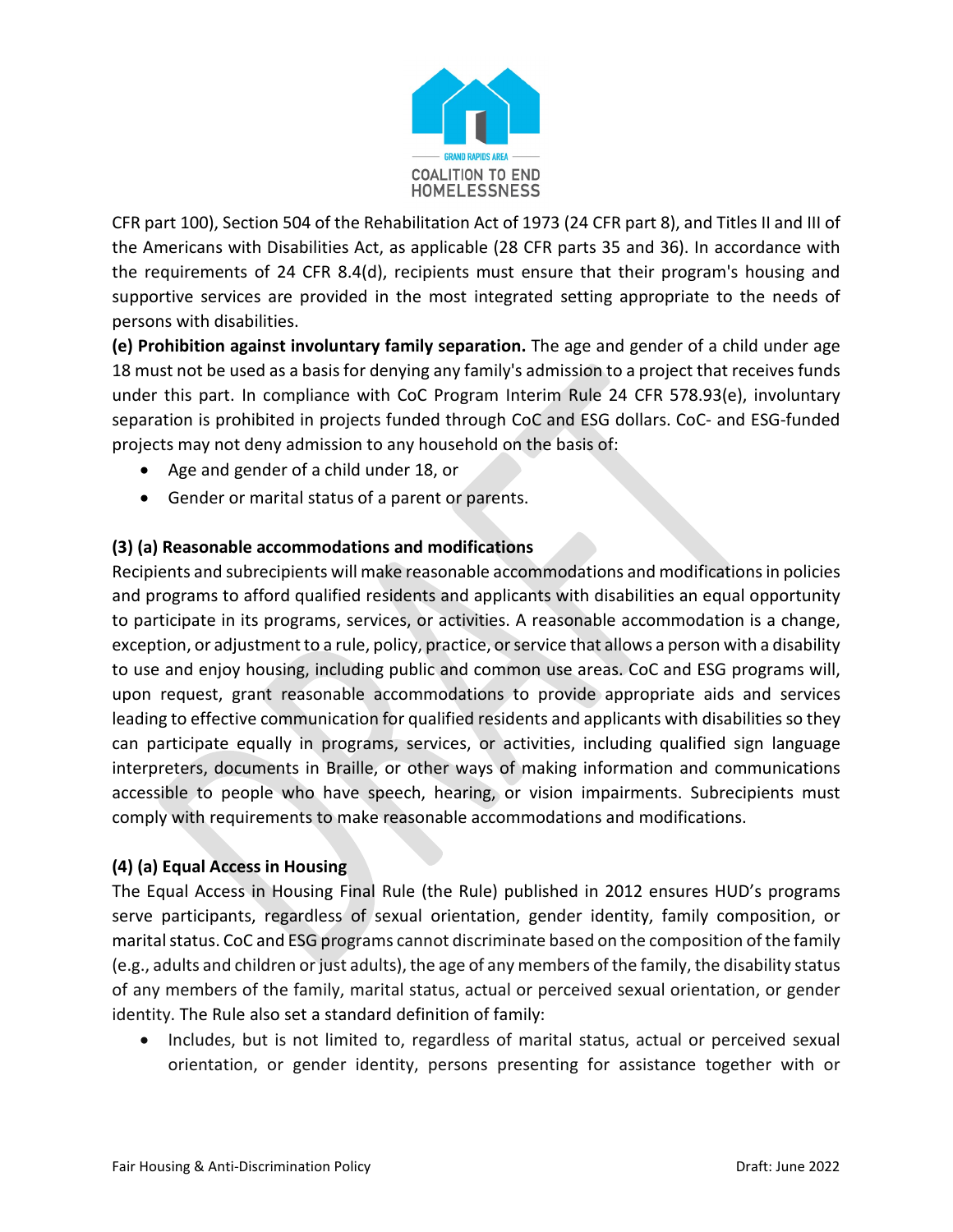

without children and irrespective of age, relationship, or whether or not a member of the household has a disability.

- A child temporarily away from the home because of placement in foster care is considered a member of the family.
- CoC-funded programs:
	- $\circ$  Must have updated policies and procedures that reflect the requirements.
	- $\circ$  May exclude families without minor children if the project was funded solely to serve families with children. However, the project must serve all types of families with children that are otherwise eligible for assistance, including families with children headed by a single adult or consisting of multiple adults (with at least one child) who reside together.
	- o May serve a single sex only if the project: 1) serves adults only (no minors), and 2) has a physical configuration such that privacy is a concern, specifically shared bathing areas or shared sleeping areas.

## **(b) Equal Access in Accordance with Gender Identity**

Further, the Equal Access in Accordance with Gender Identity Final Rule published in 2016 ensures equal access to assistance in accordance with gender identity in HUD's Community Planning and Development (CPD) programs, including, but not limited to, the ESG (24 CFR part 576) and CoC (24 CFR part 578) programs. The requirements of this section apply to recipients and subrecipients, as well as to owners, operators, and managers of shelters and other buildings and facilities and providers of services funded in whole or in part by any CPD program.

- Admissions, occupancy, and operating policies and procedures, including policies and procedures to protect privacy, health, safety, and security, shall be established or amended, as necessary, and administered in a nondiscriminatory manner to ensure that:
	- o Equal access to CPD programs, shelters, other buildings and facilities, benefits, services, and accommodations is provided to an individual in accordance with the individual's gender identity, and in a manner that affords equal access to the individual's family;
	- o An individual is placed, served, and accommodated in accordance with the gender identity of the individual;
	- o An individual is not subjected to intrusive questioning or asked to provide anatomical information or documentary, physical, or medical evidence of the individual's gender identity; and
	- $\circ$  Eligibility determinations are made and assisted housing is made available in CPD programs as required by § 5.105(a)(2).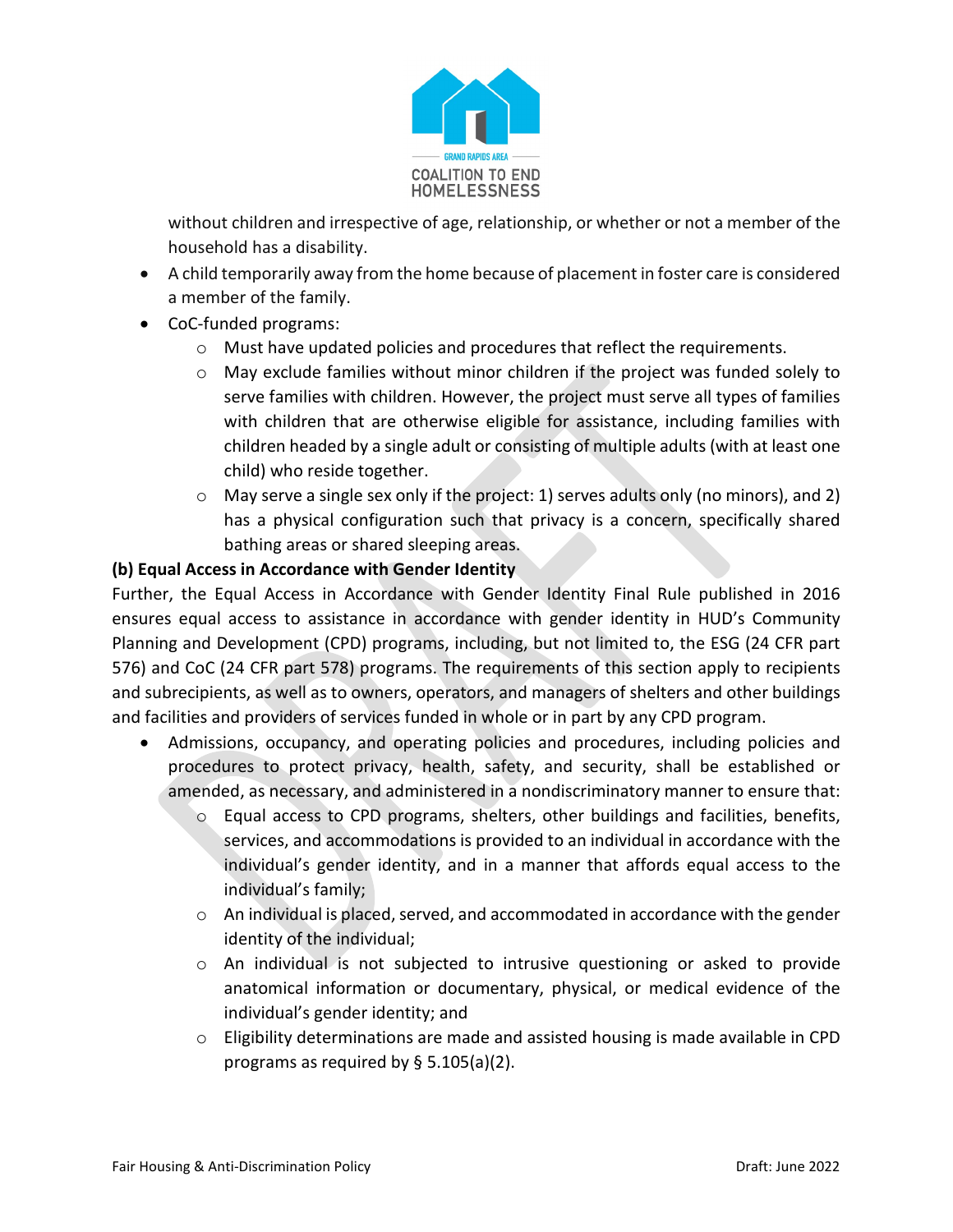

- Placement and accommodation of an individual in temporary, emergency shelters and other buildings and facilities with physical limitations or configurations that require and are permitted to have shared sleeping quarters or shared bathing facilities shall be made in accordance with the individual's gender identity.
- Post-admission accommodations: A recipient, subrecipient, owner, operator, manager, or provider must take nondiscriminatory steps that may be necessary and appropriate to address privacy concerns raised by residents or occupants and, as needed, update its admissions, occupancy, and operating policies and procedures in accordance with this section.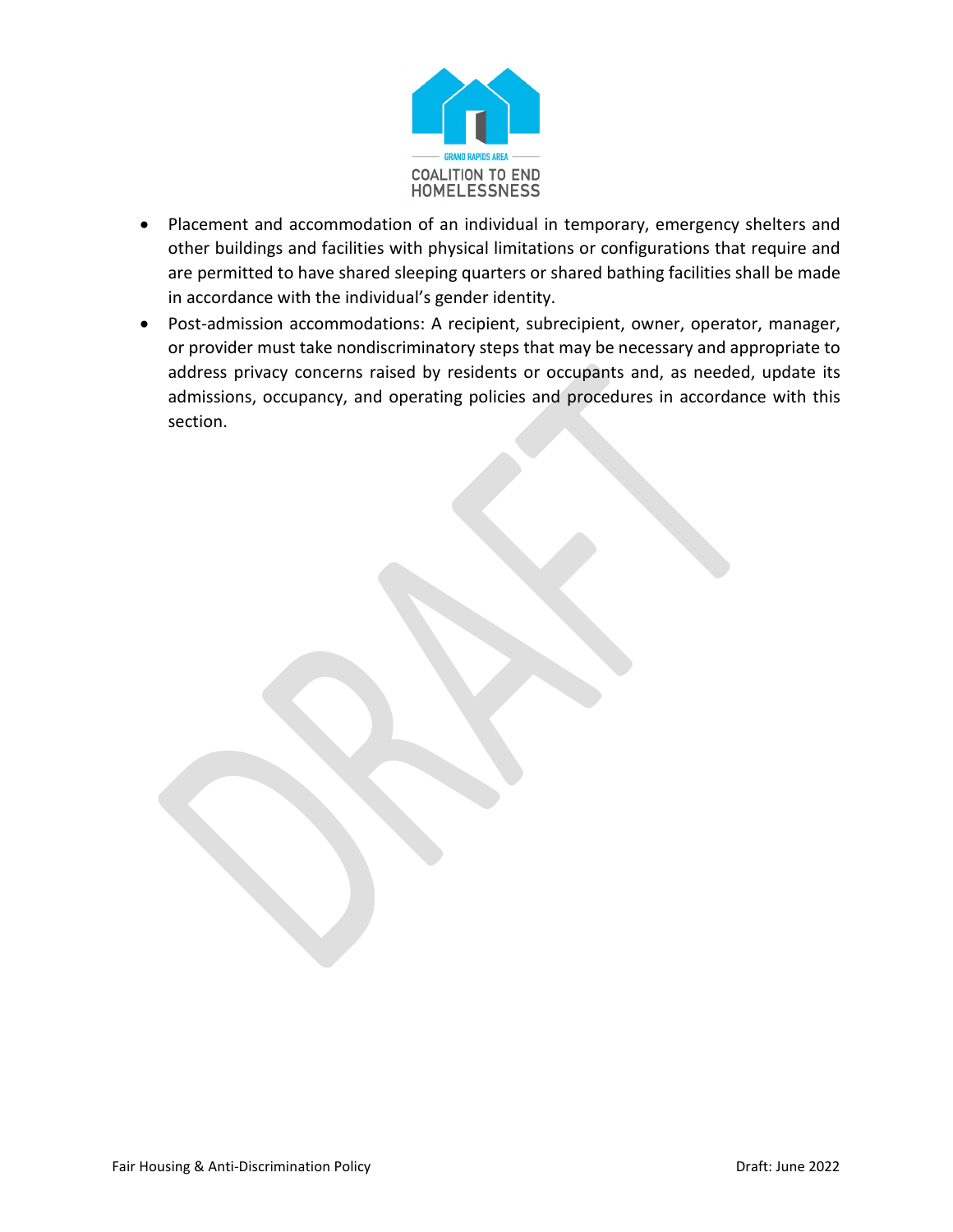

## **Appendix A: Guidance for Subrecipient Creation of Nondiscrimination and Fair Housing Policies**

- Policy should state that agency does not discriminate and complies with all nondiscrimination, fair housing, and equal opportunity laws.
- Policy should indicate the availability of aids and services, upon request, to ensure effective communication, such as the availability of qualified sign language interpreters, documents in Braille, or other ways of making information and communications accessible to people who have speech, hearing, or vision impairments.
- Policy should state that the agency will make reasonable accommodations in rules, policies, and services to give a person with a disability equal opportunity to occupy and enjoy the full use of a housing unit.
- If the agency acts as a landlord, the policy should state that the agency will permit reasonable modification to the premises if the modification is necessary to allow full use of the premises.
- Policy should provide contact information for submitting a complaint or reporting discrimination.

# **Appendix B: Strategies to Implement the Equal Access to Housing Rule**

Programs must develop, in writing, implement and document procedures to ensure implementation of the Equal Access Rule. Specific strategies or procedures may include but are not limited:

# 1) Inclusive Policy Standards

2) Anti-discrimination policies and procedures that:

- Ensure placement and accommodation are made in accordance with an individual's gender identity.
- Ensure agency uses appropriate, inclusive language in communications, publications, trainings, personnel handbooks and other policy documents that affirms the agency's commitment to serving all eligible clients in adherence with the Equal Access Rule.
- Have an anti-harassment policy that includes transgender and non-gender conforming in the list of groups vulnerable to harassment and/or list of protected groups.
- Have a formal grievance process that is prompt, transparent and consistent in managing and resolving violations.
- Include confidentiality practices that keep's a client transgender status confidential, unless the client gives permission to share this information.
- Allows for clients to request a private space for intake and data collection.